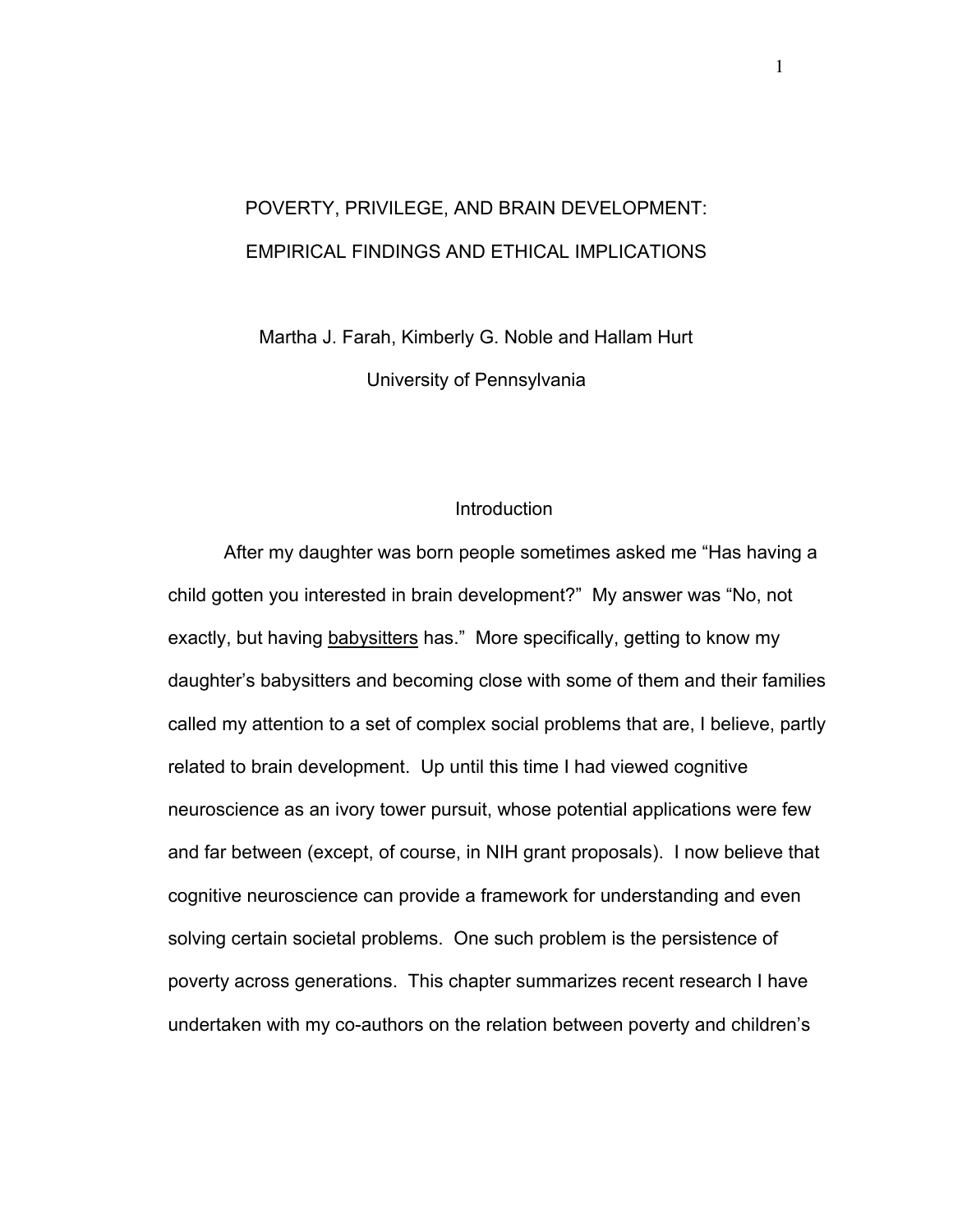cognitive achievement, which is in turn related to their future socioeconomic prospects.

My babysitters were mostly of low socioeconomic status (SES). These women had little education, little experience in jobs other than domestic work, and relied on state assistance supplemented by cash babysitting wages to support themselves and their children. Although they had one foot in the middle class world through their babysitting jobs, the differences between their lives and my middle class existence were nevertheless immense. Nowhere were the differences more dramatic than in the realm of child development. Their daughters and sons and nieces and nephews began life with the same evident promise as my daughter and her friends. Yet as the years went on, I saw their paths diverge.

On our side of the tracks, preschoolers know their letters and numbers, elementary school children are familiar with different neighborhoods and different cities, and middle school children read newspaper headlines and ask their parents about them. Not so with the children I met on their side of the tracks. However, the low SES children did show a kind of sad precocity compared with middle class children in their first-hand experience with violence, death and the criminal justice system. Preschoolers growing up in the inner city know to fear the neighbors from the local crack house. By elementary school they recognize the sound of gun shots and by middle school they know about prison because a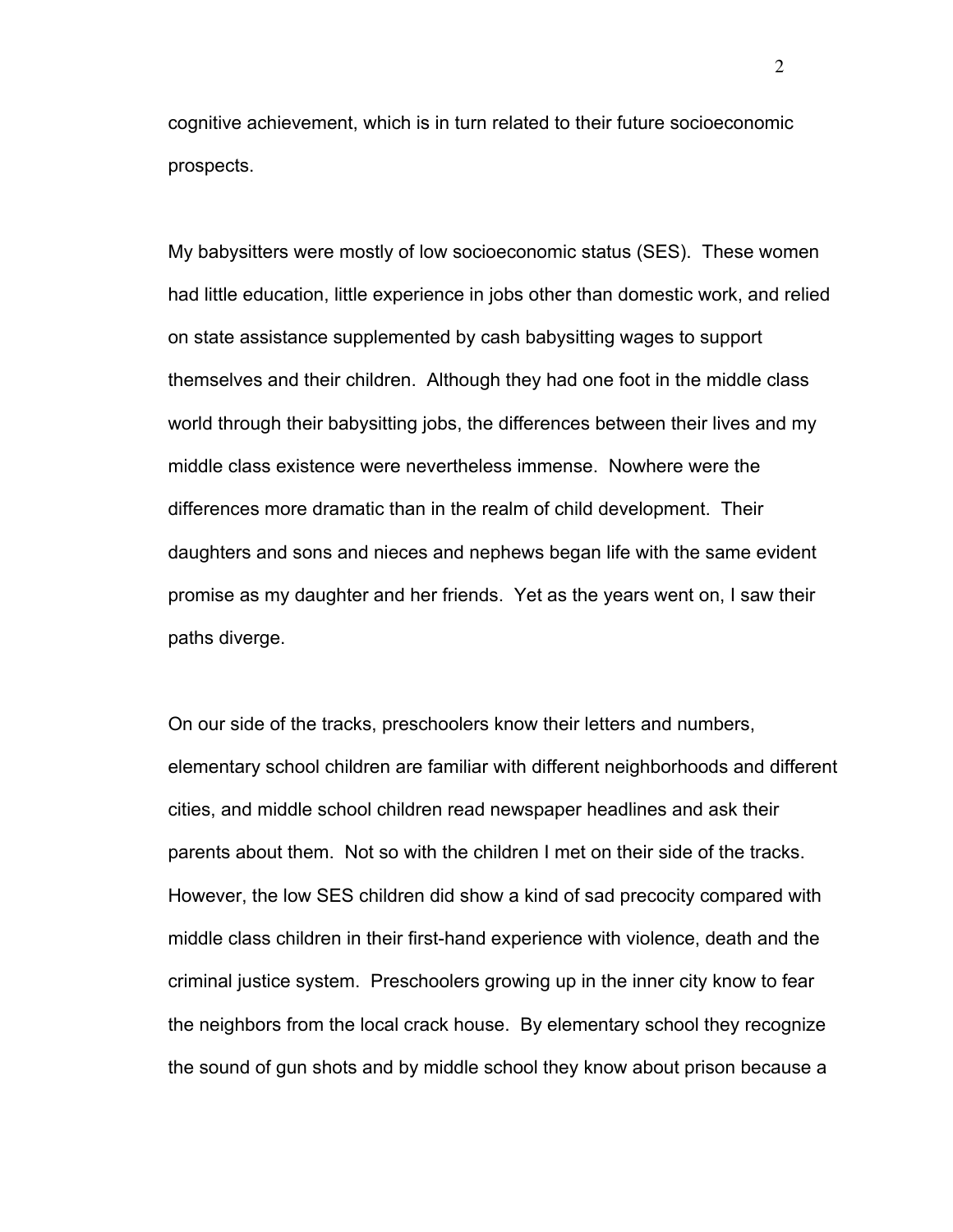relative has been there. It seemed to me that children's experience of the world is very different in low and middle SES environments. Most middle SES children have abundant opportunities to explore the world, literally, in terms of people met and places seen, and figuratively, in terms of the world of ideas. In contrast, low SES children generally have fewer interactions with the wider world and much of what they do experience is stressful. Basic research with animals has established the powerful effects of both environmental impoverishment and stress on the developing brain.

The research reported in this chapter is an attempt to relate findings on socioeconomic status and brain development. The ultimate goals of this work are to inform practical decisions concerning child policy, and to reveal the neuroethical dimensions of the problem of childhood poverty.

### (MF)

Socioeconomic status and child development There is a gulf between low and middle SES children in their performance on just about every test of cognitive development, from the Bayley Infant Behavior Scales to IQ and school achievement tests. Furthermore, these SES disparities are not subtle. For example, in one study we conducted, the average IQ of a group of healthy low SES 6 year-olds was 81. Only 20% of the sample scored in the normal range, defined as 90 or above (Hurt et al.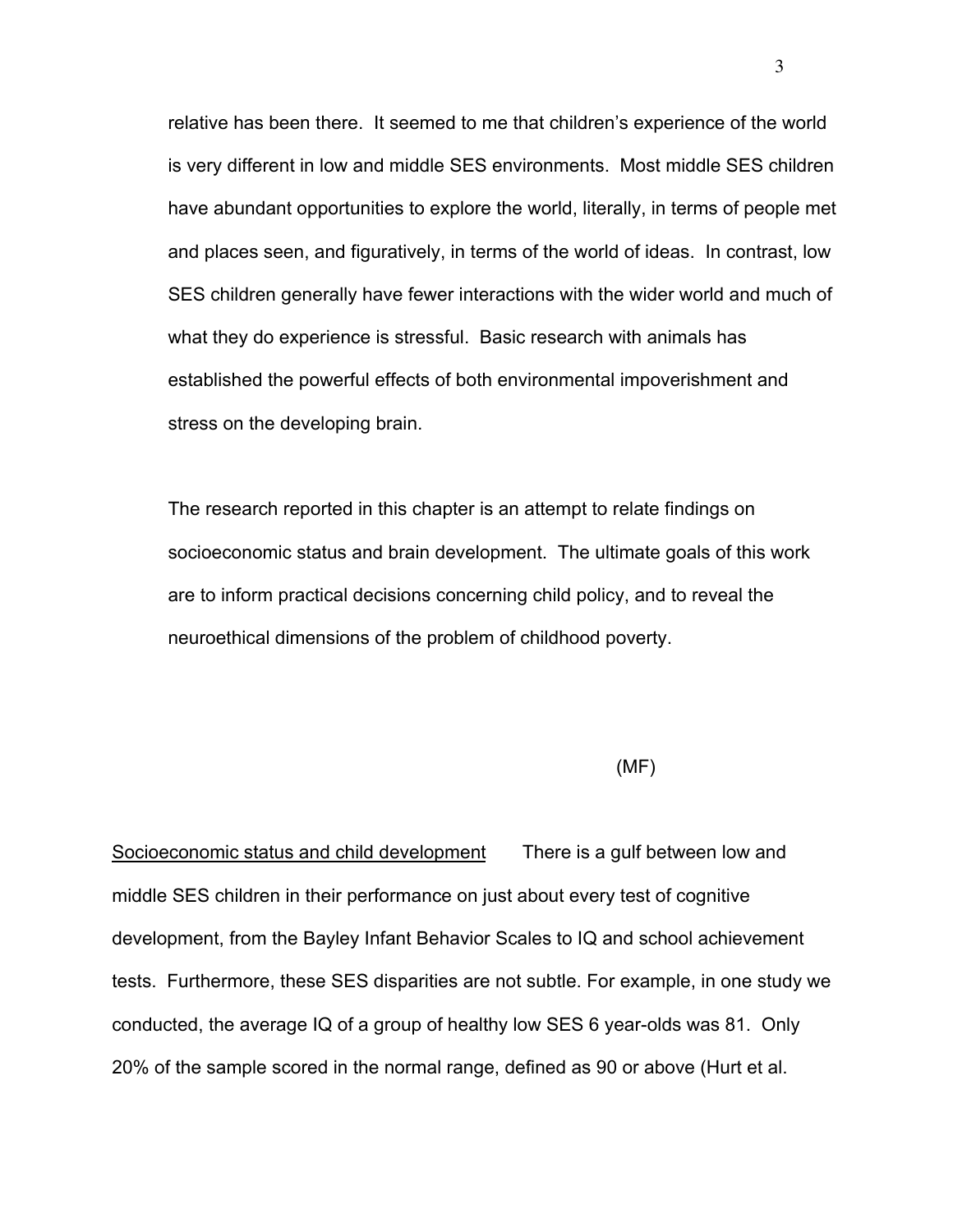1998). Looking further ahead in the developmental trajectories of poor and middle class children, a \$10,000 increment in family income was associated with a 16% increase in high school graduation rates for children of middle income families, but a 600% (six hundred) increase in high school graduation for low income and poor children (Duncan et al. 1998).

The gap in cognitive achievement between children of low and middle SES suggests one possible answer to the question of why poverty persists. This question has occupied sociologists since their field began, and has been answered in many ways. Marx (1867) emphasized purely economic factors that create and maintain social stratification. Functionalist accounts highlight the many ways in which society as a whole is served by the enduring presence of a lower class (e.g., Weber 1923). The concept of a Culture of Poverty (Lewis 1965) emphasizes causes within individuals and their subculture, rather than external societal forces, in perpetuating poverty across generations. Each account undoubtedly captures some truth about the complex and multifactorial processes that confine children born of poor parents to lifelong poverty. Cognitive neuroscience offers yet another perspective on the problem. Without good intellectual development and educational attainment, people are denied all manner of economic and social opportunities. If cognitive neuroscience can help us understand the SES gap in cognitive achievement, it will have provided an important new perspective on the problem of poverty.

For the sake of exploring the cognitive neuroscience perspective on transgenerational poverty, and discovering what, if anything, it can contribute to correcting socioeconomic inequality, the first order of business is to ask whether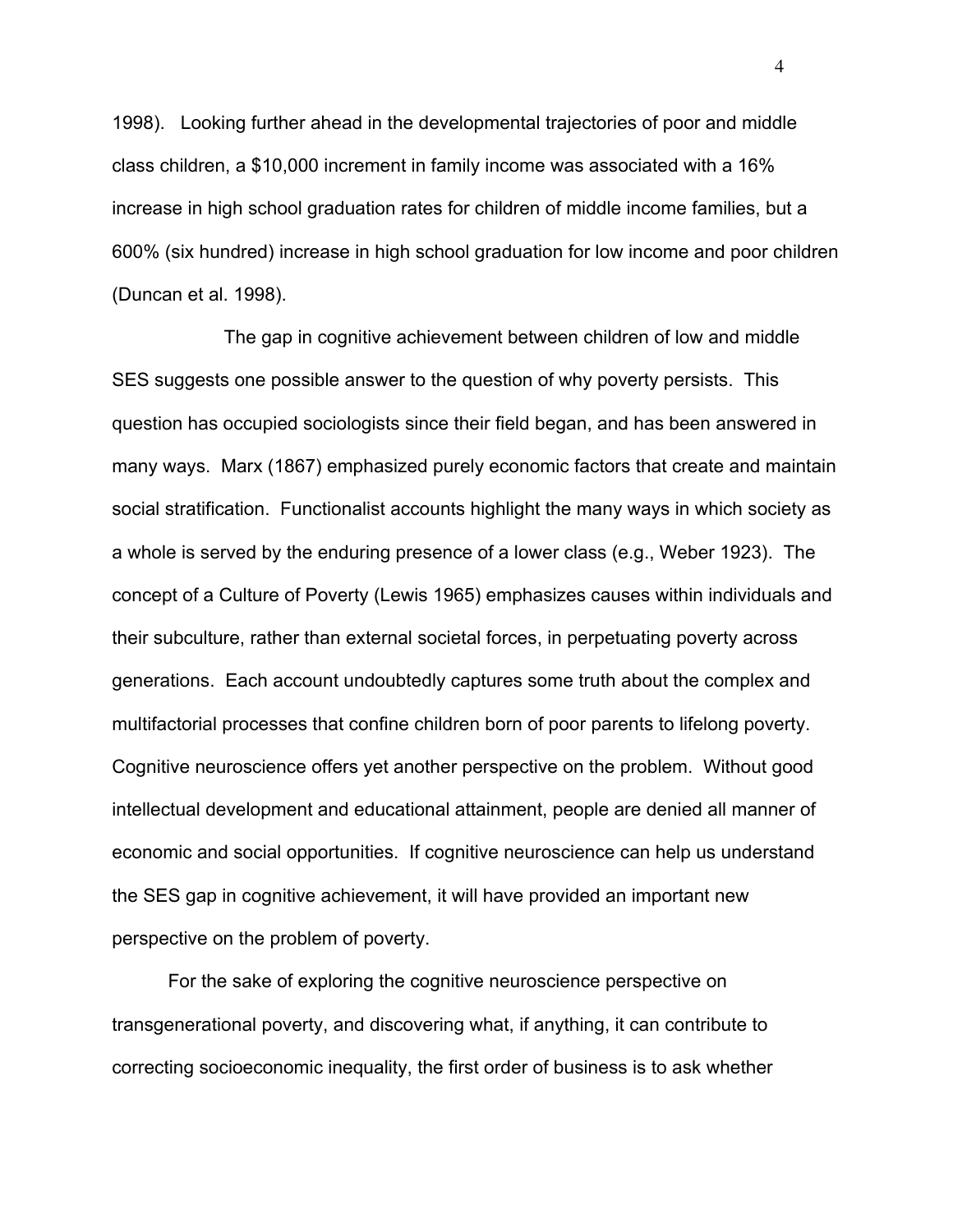socioeconomic status bears any straightforward relation to brain development. On the face of things it might seem unlikely that characteristics such as income, education and job status, which are typically used to estimate SES, would bear any systematic relationship to physiological processes such as those involved in brain development. It is, however, well established that SES affects physical health through a number of different causal pathways (Adler et al. 1994), many of which could play a role in brain development. It is also clear that poverty is associated with differences in brain function on the basis of the differences in standardized test performance cited earlier, as cognitive tests reflect the function of the brain. However, for a cognitive neuroscience approach to be helpful, the relations between socioeconomic status and the brain must be relatively straightforward and generalizable. The first question that my collaborators and I addressed was therefore: Can we generalize about the neurocognitive correlates of socioeconomic status? Once we have established the neurocognitive profile of childhood poverty, we can begin to test more specific hypotheses about causal mechanisms.

The neurocognitive profile of childhood poverty: Three studies In an initial study we compared the neurocognitive performance of 30 low and 30 middle SES African-American Philadelphia public school kindergarteners (Noble, Norman & Farah 2005). The children were tested on a battery of tasks adapted from the cognitive neuroscience literature, designed to assess the functioning of five key neurocognitive systems. These systems are described briefly here.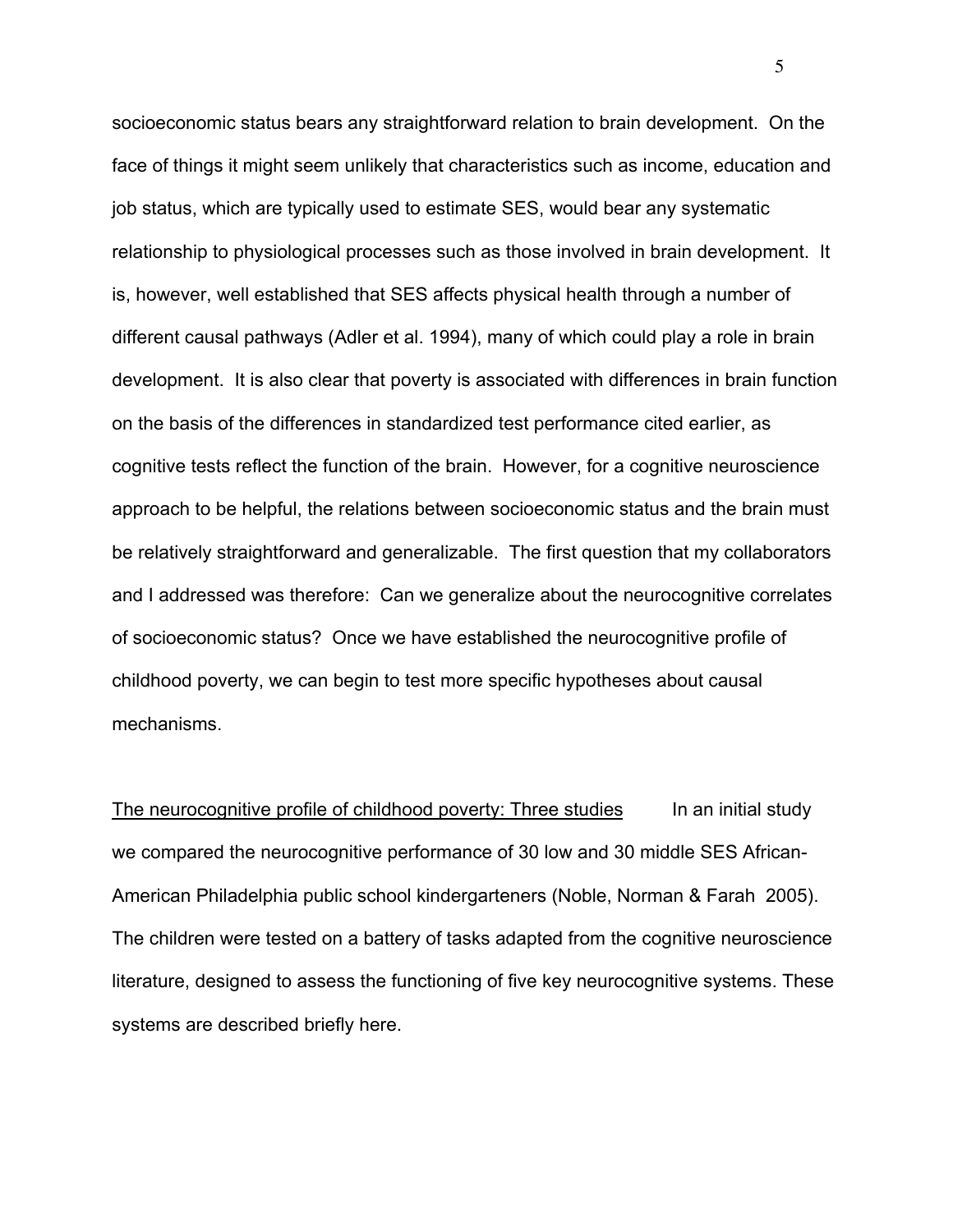- The Prefrontal/Executive system enables flexible responding in situations where the appropriate response may not be the most routine or attractive one, or where it requires maintenance or updating of information concerning recent events. It is dependent on prefrontal cortex, a late-maturing brain region that is disproportionately developed in humans.
- The Left perisylvian/Language system is a complex, distributed system encompassing semantic, syntactic and phonological aspects of language and dependent predominantly on the temporal and frontal areas of the left hemisphere that surround the Sylvian fissure.
- The Medial temporal/Memory system is responsible for one-trial learning, the ability to retain a representation of a stimulus after a single exposure to it (which contrasts with the ability to gradually strengthen a representation through conditioning-like mechanisms), and is dependent on the hippocampus and related structures of the medial temporal lobe.
- The Parietal/Spatial cognition system underlies our ability to mentally represent and manipulate the spatial relations among objects, and is primarily dependent upon posterior parietal cortex.
- The Occipitotemporal/Visual cognition system is responsible for pattern recognition and visual mental imagery, translating image format visual representations into more abstract representations of object shape and identity, and reciprocally translating visual memory knowledge into image format representations (mental images).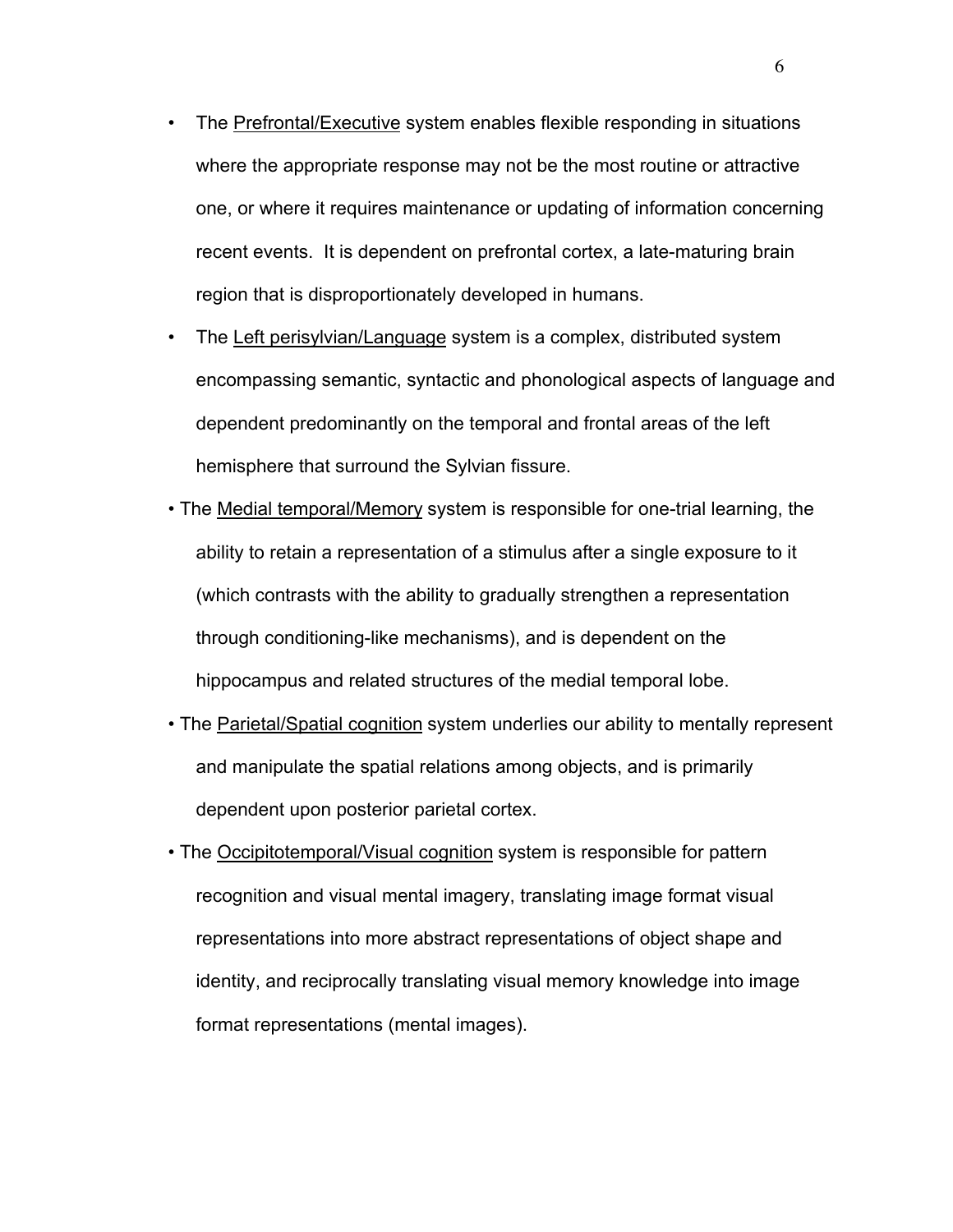Not surprisingly, in view of the literature on SES and standardized cognitive tests, the middle SES children performed better than the low SES children on the battery of tasks as a whole. For some systems, most notably the Left perisylvian/Language system and the Prefrontal/Executive system, the disparity between low and middle SES kindergarteners was both large and statistically significant. Indeed, the groups differed by over a standard deviation in their performance composite on language tests, and by over two thirds of a standard deviation in the executive function composite. The other systems did not differ significantly between low and middle SES children, and in fact differed significantly less than the first two.

In a subsequent study we attempted to replicate and extend these findings in a larger group of children, 150 first graders of varying ethnicities whose SES spanned a range from low through middle (Noble, McCandliss & Farah 2004; "Socioeconomic gradients predict individual differences in neurocognitive abilities," submitted). These children completed a different set of tests designed to tap the same neurocognitive systems as the previous study, with two main differences: First, instead of considering "prefrontal/executive" to be a single system, we subdivided it into three subsystems each with its own tests.

• The Lateral prefrontal/Working memory system enables us to hold information "on line" to maintain it over an interval and manipulate it, and is primarily dependent on the lateral surface of the prefrontal lobes. (Note that this is distinct from the ability to commit information to long-term memory, which is dependent on the medial temporal cortex.)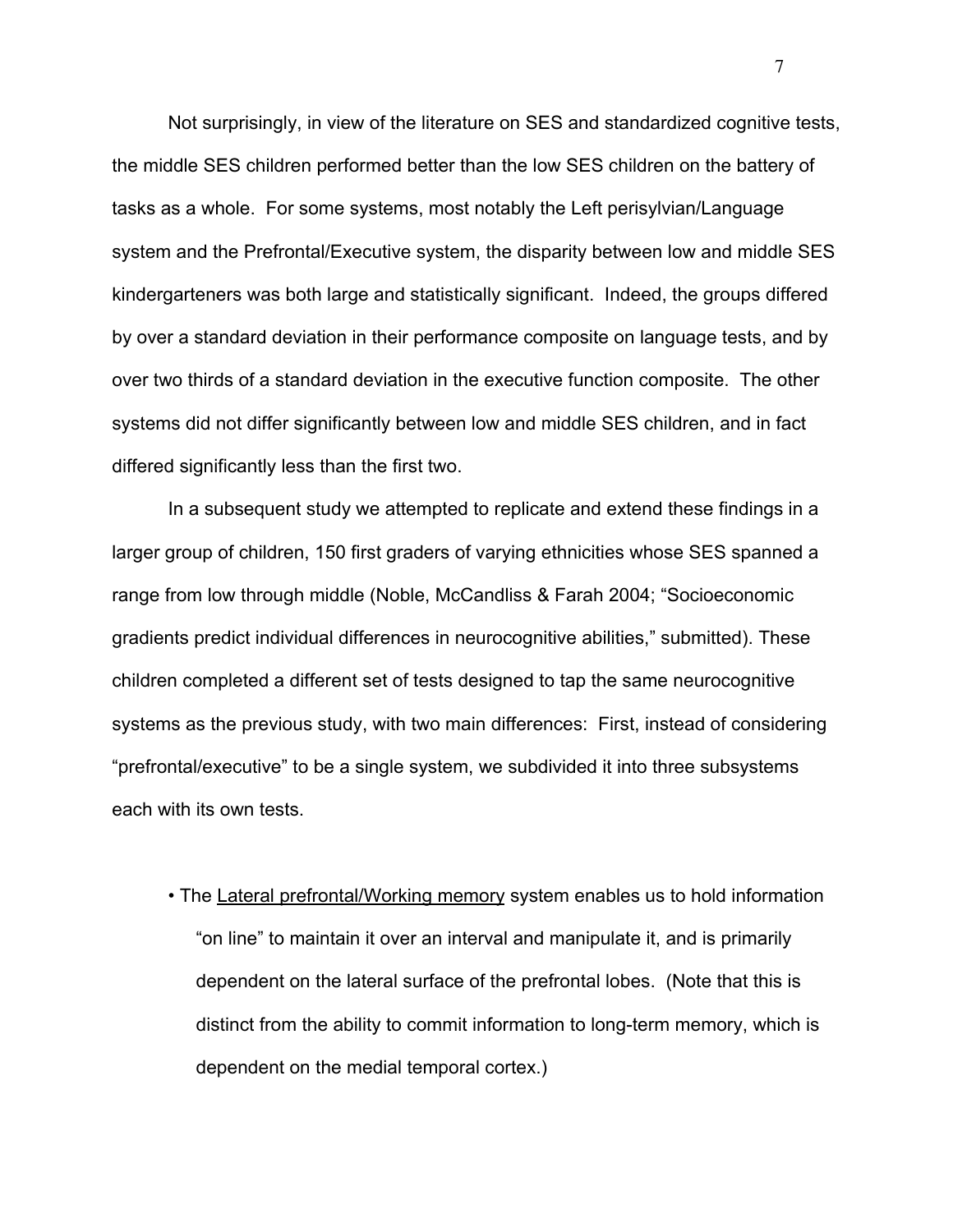- The **Anterior cingulate/Cognitive control** system is required when we must resist the most routine or easily available response in favor of a more taskappropriate response, and is dependent on a network of regions within prefrontal cortex including the anterior cingulate gyrus.
- The Ventromedial prefrontal/Reward processing system is responsible for regulating our responses in the face of rewarding stimuli, allowing us to resist the immediate pull of a attractive stimulus in order to maximize more longterm gains.

A second noteworthy difference between this and the previous study concerned the tests of the Medial temporal/Memory system. In both of the tasks used to assess memory in the previous study, the test phase followed immediately after the initial exposure to the stimuli and memory per se may not have been the limiting factor in performance. The tasks that we used in the second study included a longer delay between initial exposure to the stimuli to be remembered and later test.

As before, the language system showed a highly significant relationship to SES, as did executive functions including Lateral prefrontal/Working memory and Anterior cingulate/Cognitive control components and the Parietal/Spatial cognition system. With a more demanding delay between exposure and test in the memory tasks, we also found a difference in the Medial temporal/Memory system. Performance on the Parietal/spatial system tests also differed as a function of SES.

Finally, we assessed these same neurocognitive systems in older children. We tested 60 middle school students, half of low and half of middle SES, matched for age,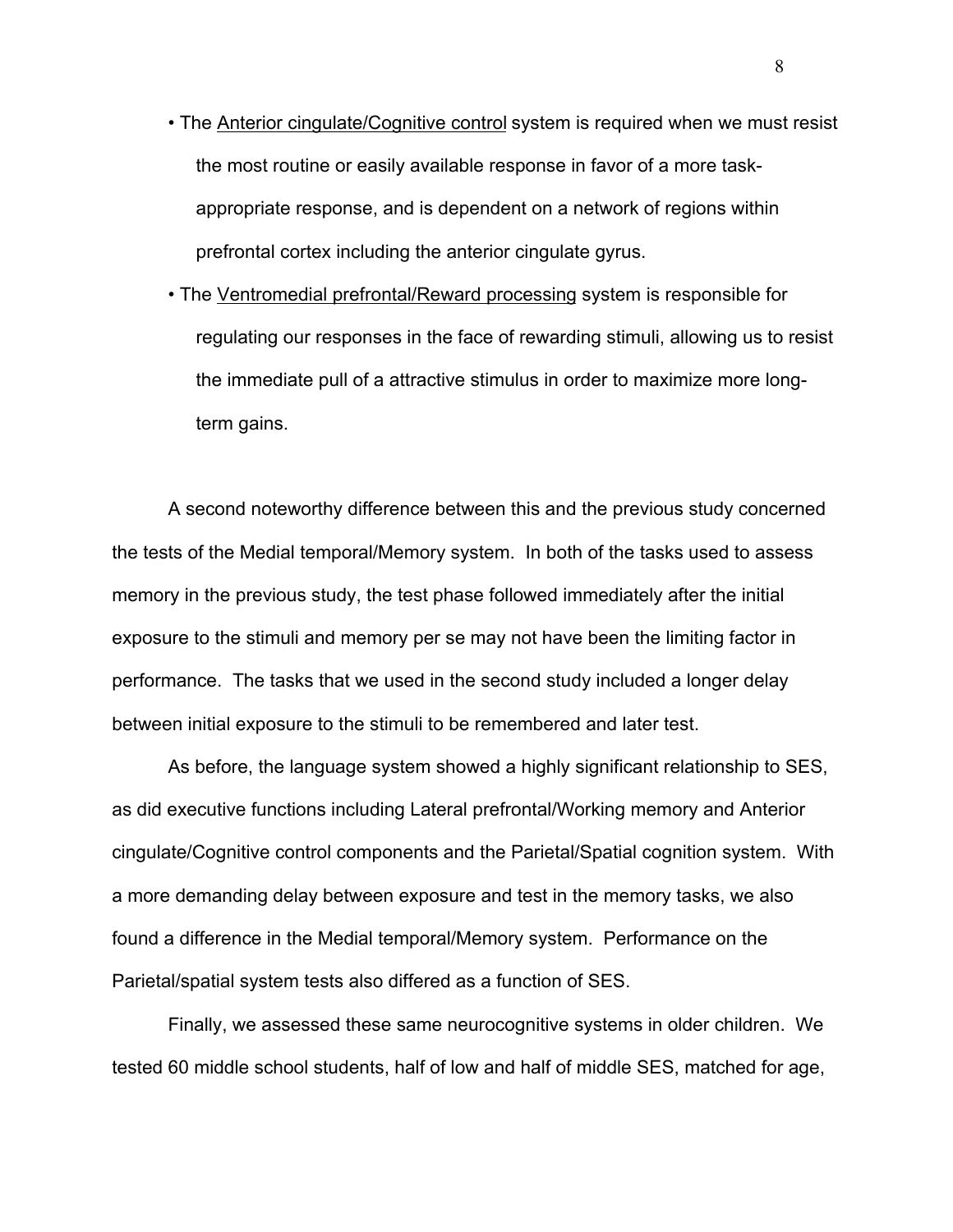gender and ethnicity (Farah et al. 2004; submitted). Again, sizeable and significant SES disparities were observed for language and the two executive subsystems, working memory and cognitive control, as well as for memory. SES was not associated with significant differences in the Parietal/Spatial cognition system, the

Occipitotemporal/Visual cognition system, or the Ventromedial prefrontal/Reward processing system. In sum, although the outcome of each study was different, there were also commonalities among them despite different tasks and different children tested at different ages. The most robust neurocognitive correlates of SES appear to involve the Left perisylvian/Language system, the Medial temporal/Memory system (insofar as SES effects were found in both studies that tested memory with an adequate delay) and the Prefrontal/Executive system, in particular its Lateral prefrontal/Working memory and Anterior cingulate/Cognitive control components. Children growing up in low SES environments perform less well on tests that tax the functioning of these specific systems.

The profile of SES disparities, with greatest disparity in systems needed for language, memory, working memory and cognitive control, would be expected to affect children's life trajectories. The importance of language and memory is obvious, from the social sphere to the world of school and work. Less obvious is the impact of working memory and cognitive control on real world success, but studies have linked individual differences in these systems to individual differences in children's behavioral self-regulation and adult intelligence and problem-solving ability (Davis et al. 2002; Duncan et al. 1995; Engle et al. 1999; Gray et al. 2003)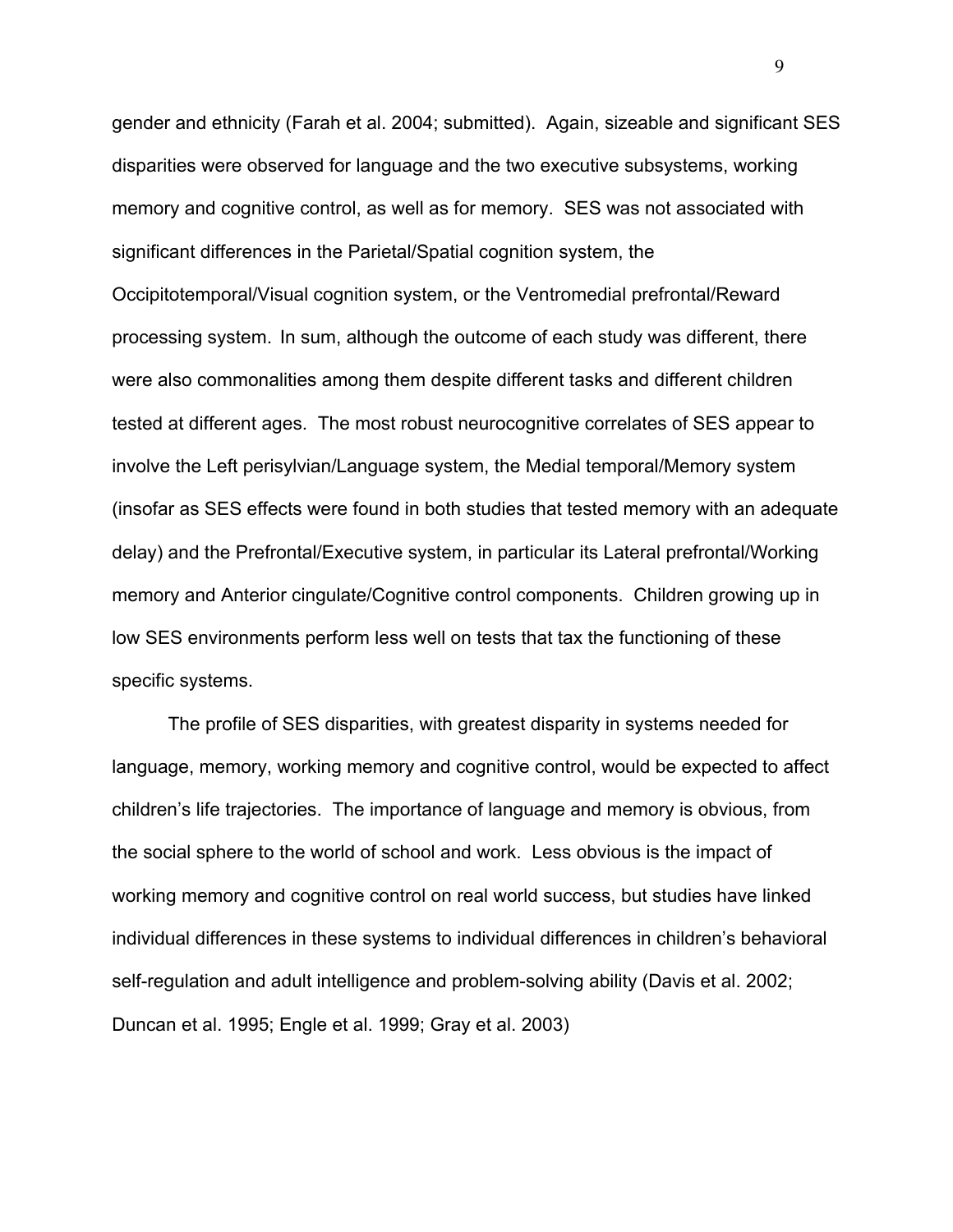#### Disentangling cause and effect in the neurocognitive correlates of SES

Do these associations reflect the effects of SES on brain development, or the opposite direction of causality? Perhaps families with higher innate language, executive and memory abilities tend to acquire and maintain a higher SES. Such a mechanism seems likely, a priori, as it would be surprising if genetic influences on cognitive ability did not, in the aggregate, contribute to individual and family SES. However, it seems also seems likely that causality operates in the opposite direction as well, with SES influencing cognitive ability through childhood environment. Note that the direction of causality is an empirical issue, not an ethical one. The issue of whether and to what extent SES differences cause neurocognitive differences or visa versa should not be confused with the issue of whether we have an obligation to help children of any background become educated, productive citizens.

Given that the direction of causality is an empirical issue, what data bear on the issue? The methods of behavioral genetics research can, in principle, tell us about the direction of causality in the association between SES and the development of specific neurocognitive functions. However, these methods have yet to be applied to that question. They have been applied to a related question, namely the heritability of IQ and SES. Cross-fostering studies of within- and between -SES adoption suggest that roughly half the IQ disparity in children is experiential (Capron & Duyme, 1989; Schiff & Lewontin, 1986). If anything, these studies are likely to err in the direction of underestimating the influence of environment because the effects of prenatal and early postnatal environment are included in the estimates of genetic influences in adoption studies. A recent twin study by Turkheimer and colleagues (2003) showed that, within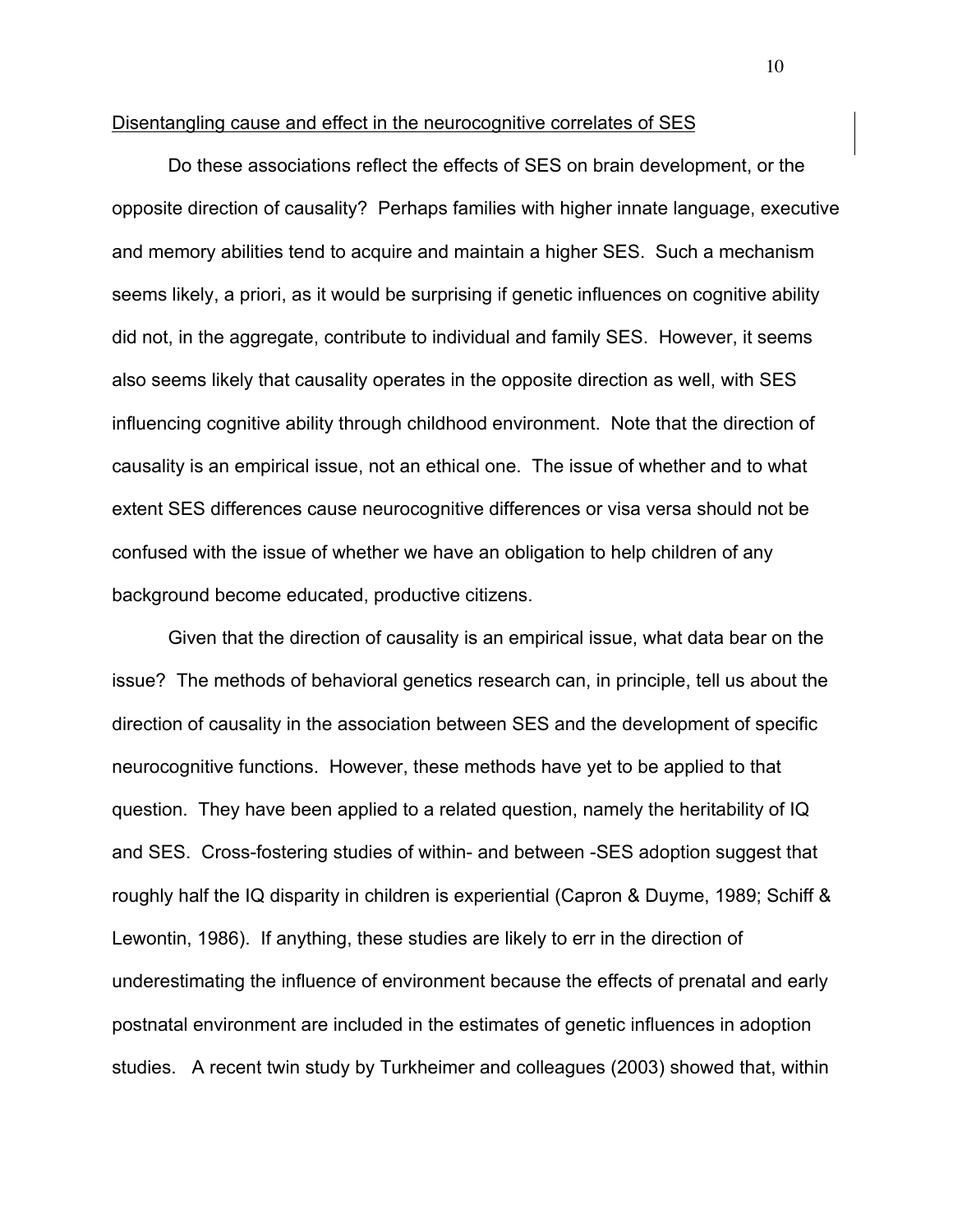low SES families, IQ variation is far less genetic than environmental in origin. Additional evidence comes from studies of when, in a child's life, poverty was experienced. Within a given family that experiences a period of poverty, the effects are greater on siblings who were young during that period (Duncan et al. 1994), an effect that cannot be explained by genetics. In sum, multiple sources of evidence indicate that SES does indeed have an effect on cognitive development, although its role in the specific types of neurocognitive system development investigated here is not yet known.

#### Potential causes, physical and psychological

What aspects of the environment might be responsible for the differences in neurocognitive development between low and middle SES children? A large set of possibilities exist, some affecting brain development by their direct effects on the body and some by less direct psychological mechanisms. Three somatic factors have been identified as significant risk factors for low cognitive achievement by the Center for Children and Poverty (1997): inadequate nutrition, substance abuse (particularly prenatal exposure), and lead exposure.

American children living in urban poverty are at risk for iron deficiency and mildto-moderate protein-energy malnutrition (PEM), which involves shortages of both protein and calories. The neurocognitive impact of these deficiencies is not well established (see Ricciuti 1993 and Sigman1995 for opposing viewpoints). The Center on Hunger, Poverty and Nutrition Policy (1998) has suggested that mild-to-moderate PEM probably has little effect on its own. Iron-deficiency anemia afflicts about one quarter of low-income children in the US (CHPNP 1998) and is known to impair brain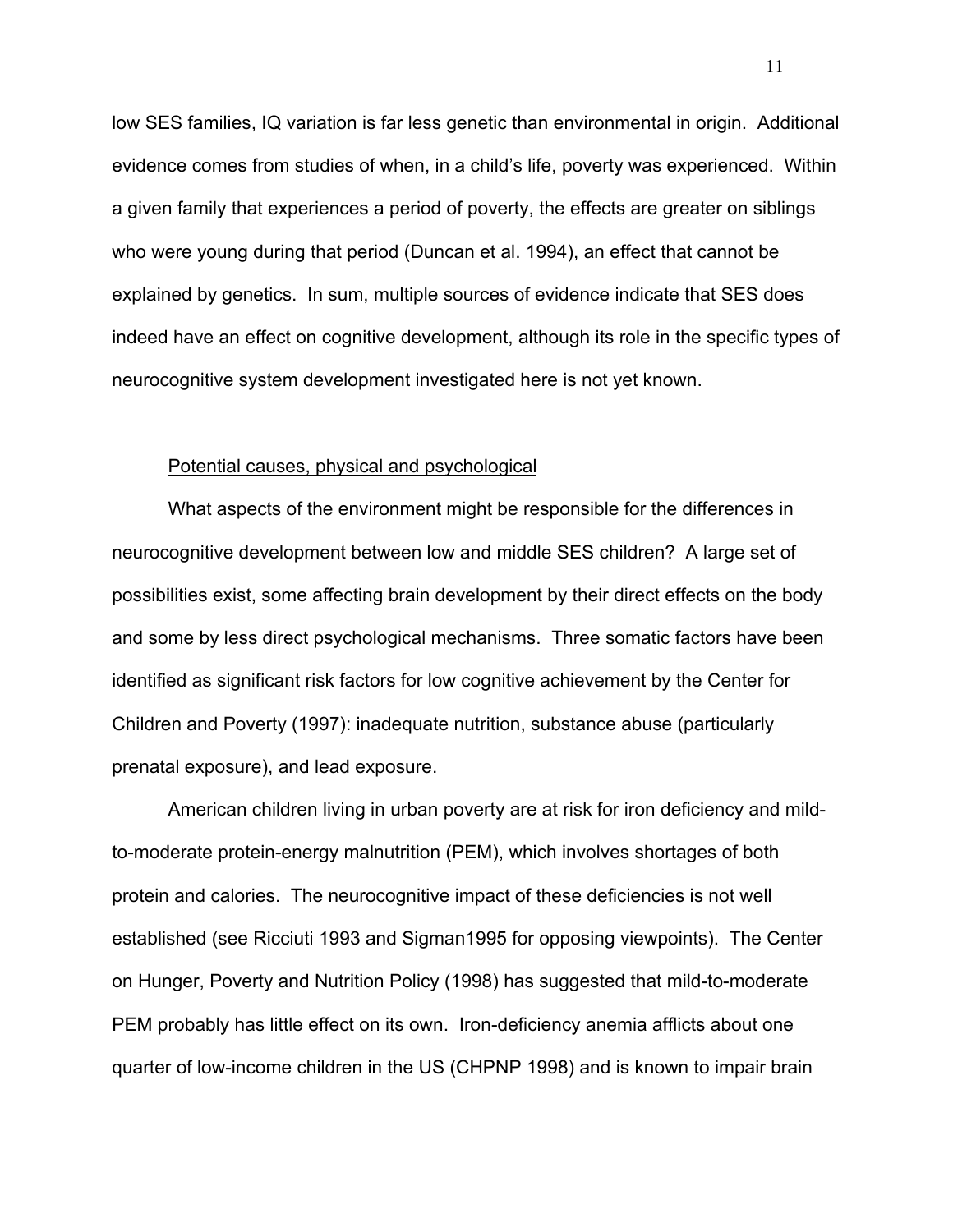development when severe. The role of nutrition in SES disparities in brain development has been difficult to resolve because nutritional status is so strongly correlated with a host of other family and environmental variables likely to impact neurocognitive development, including all of the potential mechanisms of causation to be reviewed here. Although nutritional supplementation programs could in principle be used as an "experimental manipulation" of nutritional status alone, in practice these programs are often coupled with other, non-nutritional forms of enrichment or affect children's lives in non-nutritional ways which perpetuate the confound (e.g., children given school breakfast are absent and late less often). The consensus regarding the role of nutrition in the cognitive outcomes of poor children has shifted over the past few decades, from primary cause to a factor that contributes indirectly and through synergizies with other environmental disadvantages (CHPNP 1998).

Lead is a neurotoxin released by peeling paint, which accumulates in the bodies of low-SES children who are more likely to live in old and poorly maintained housing stock. A meta-analysis of low-level lead exposure on IQ indicates estimated that every 10 ug/dL increase in lead is associated with a 2.6 point decrease in IQ (Schwartz 1994). As with nutrition, the effect of lead synergizes with other environmental factors and is more pronounced in low SES children (Bellinger et al. 1987). For example, low iron stores render children more susceptible to environmental lead (CHPNP 1998).

Prenatal substance exposure is a third factor that affects children of all SES levels but is disproportionately experienced by the poor. Maternal use of alcohol, tobacco, marijuana and other drugs of abuse have been associated with adverse cognitive outcomes in children (Chasnoff et al. 1998). Although the highly publicized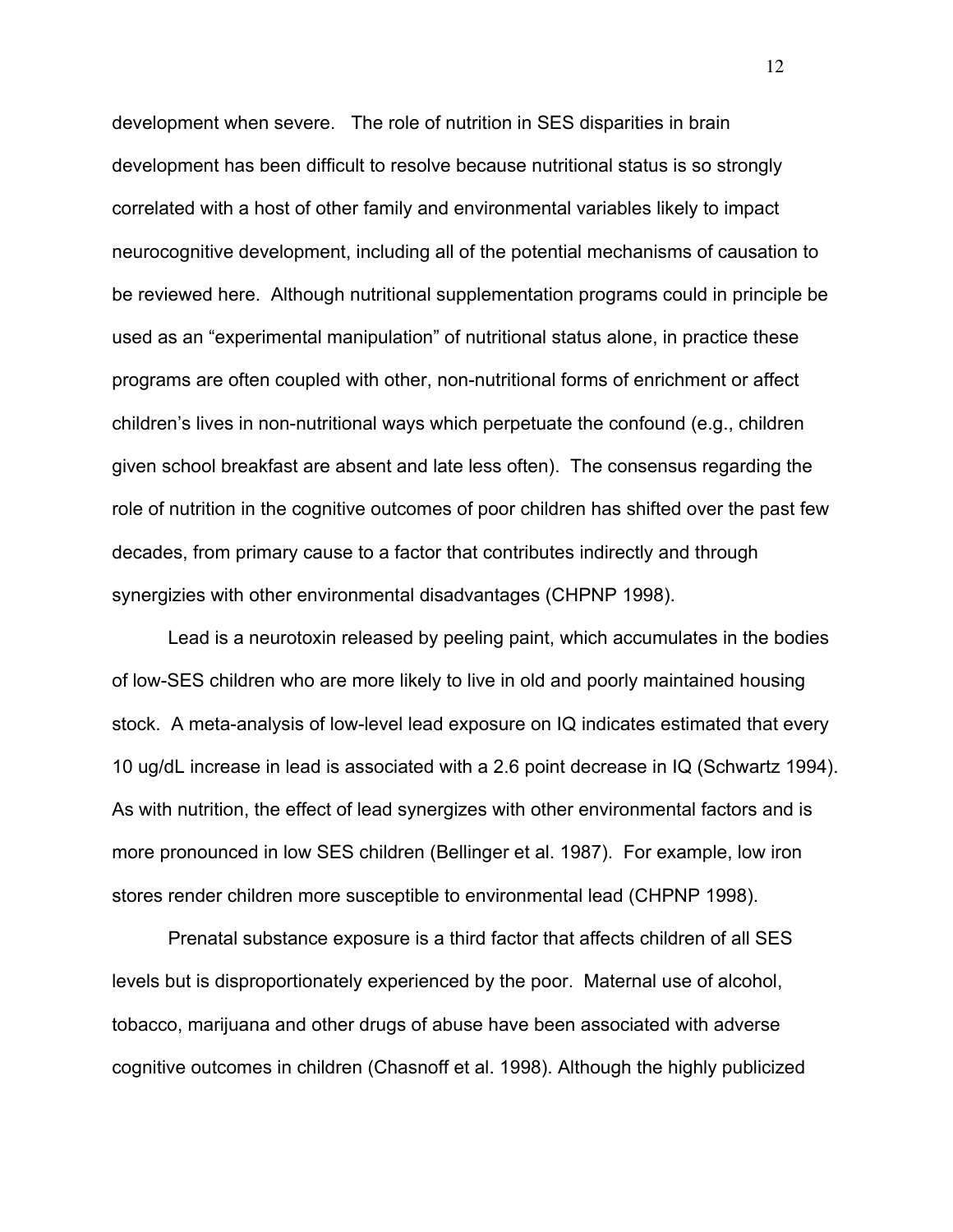phenomenon of "crack babies" led to predictions of a generation of irreparably braindamaged children growing up in the inner city, in retrospect this was overreaction. Indeed epidemiological studies have found the effects on cognitive performance to be subtle (Hurt et al. 1999; Mayes 2002; Vidaeff and Mastrobattista 2003). For example, the low SES 4-year olds of Hurt's cohort, whose average IQ was 81, served as control subjects for a cohort with prenatal cocaine exposure, whose average IQ was a statistically indistinguishable 79. This lack of difference contrasts with the substantial difference between both low SES groups' scores and those of typical middle SES children.

The set of potentially causative somatic factors just reviewed is far from complete. There are SES gradients in a wide variety of physical health measures, many of which could affect children's neurocognitive development through a variety of different mechanisms (Adler et al. 1997). Having briefly reviewed the most frequently discussed factors, we turn now to a consideration of the psychological differences between the experiences of low and middle SES children that could also affect neurocognitive development.

As with potential physical causes, the set of potential psychological causes for the SES gap in cognitive achievement is large, and the causes are likely to exert their effects synergistically. Here we will review research on differences in cognitive stimulation and stress.

One difference between low and middle SES families that seems predictable, even in the absence of any other information, is that low SES children are likely to receive less cognitive stimulation than middle SES children. Their economic status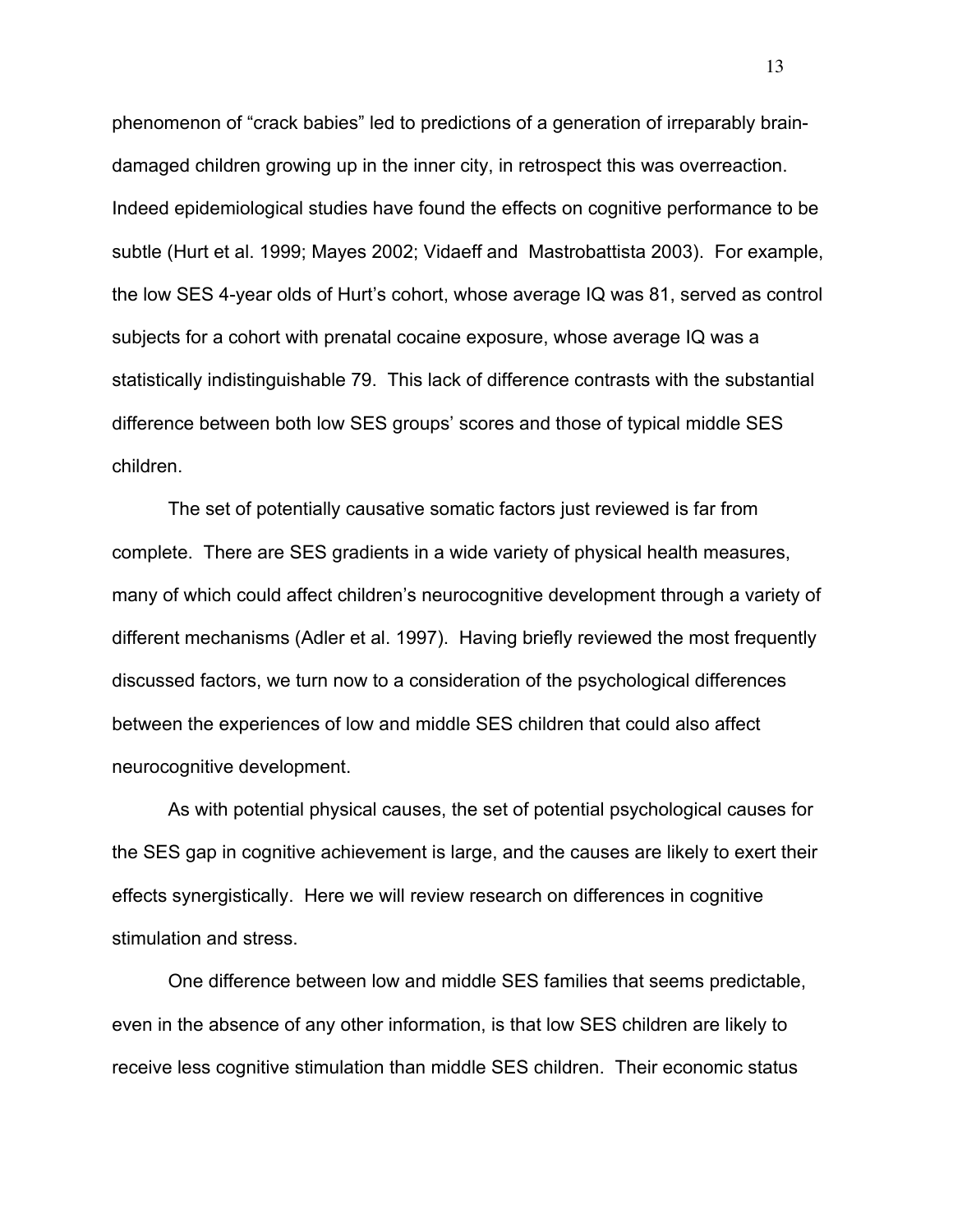alone predicts that they will have fewer toys and books and less exposure to zoos, museums and other cultural institutions because of the expense of such items and activities. This is indeed the case (Bradley et al. 2001a) and has been identified as a mediator between SES and measures of cognitive achievement (Bradley and Corwyn 1999; Brooks-Gunn and Duncan 1997; McLoyd 1998). Such a mediating role is consistent with the results of neuroscience research with animals. Starting many decades ago (e.g., Volkmar & Greenough, 1972) researchers began to observe the powerful effects of environmental stimulation on brain development. Animals reared in barren laboratory cages showed less well developed brains by a number of different anatomical and physiological measures, compared with those reared in more complex environments with opportunities to climb, burrow and socialize (see van Praag et al 2000 for a review).

Other types of cognitive stimulation are also less common in low SES homes, for example parental speech designed to engage the child in conversation (Adams 1998). The average number of hours of 1-on-1 picture book reading experienced by children prior to kindergarten entry has been estimated at 25 for low SES children and between 1000 and 1700 for middle SES children (Adams 1990). Thus, in addition to material limitations, differing parental expectations and concerns also contribute to differences in the amount of cognitive stimulation experienced by low and middle SES children.

The lives of low SES individuals tend to be more stressful for a variety of reasons, some of which are obvious: concern about providing for basic family needs, dangerous neighborhoods, and little control over one's work life. Again, research bears out this intuition: Turner and Avison (2003) confirmed that lower SES is associated with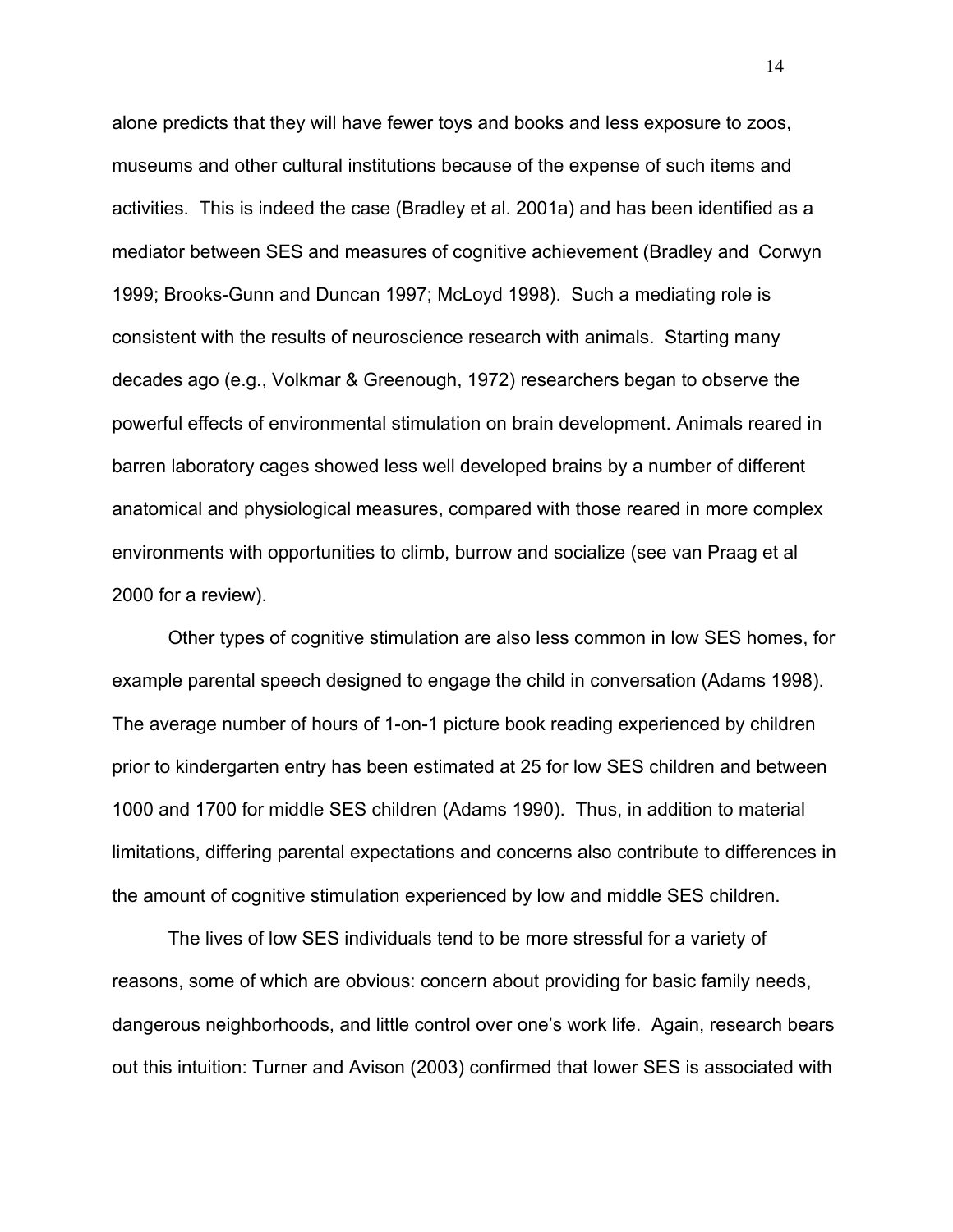more stressful life events by a number of different measures. The same appears to be true for children as well as adults, and is apparent in salivary levels of the stress hormone cortisol (Lupien et al. 2001).

Why is stress an important consideration for neurocognitive development? Psychological stress causes the secretion of cortisol and other stress hormones, which affect the brain in numerous ways (McEwen 2000). The immature brain is particularly sensitive to these effects. In basic research studies of rat brain development, rat pups are subjected to the severe stress of prolonged separation from the mother and stress hormone levels predictably climb. The later anatomy and function of the brain is altered by this early neuroendocrine phenomenon. The brain area most affected is the medial temporal area needed for memory, although prefrontal systems involved in the regulation of the stress response are also impacted (Meaney et al. 1996).

#### In search of mechanisms: A preliminary study

The three studies summarized earlier show an association between SES and the development of specific neurocognitive systems, namely language, memory and executive function. Whereas we previously knew that SES was associated with cognitive achievement as measured by broad-spectrum tests of cognitive ability such as IQ and school achievement tests, our results re-describe this relationship in terms of the theoretically more meaningful components of cognitive function specified by cognitive neuroscience. However, we are still left with a description rather than an explanation.

Nevertheless, appropriately describing a phenomenon can be a crucial step in understanding it. Explanations are facilitated when the phenomenon to be explained is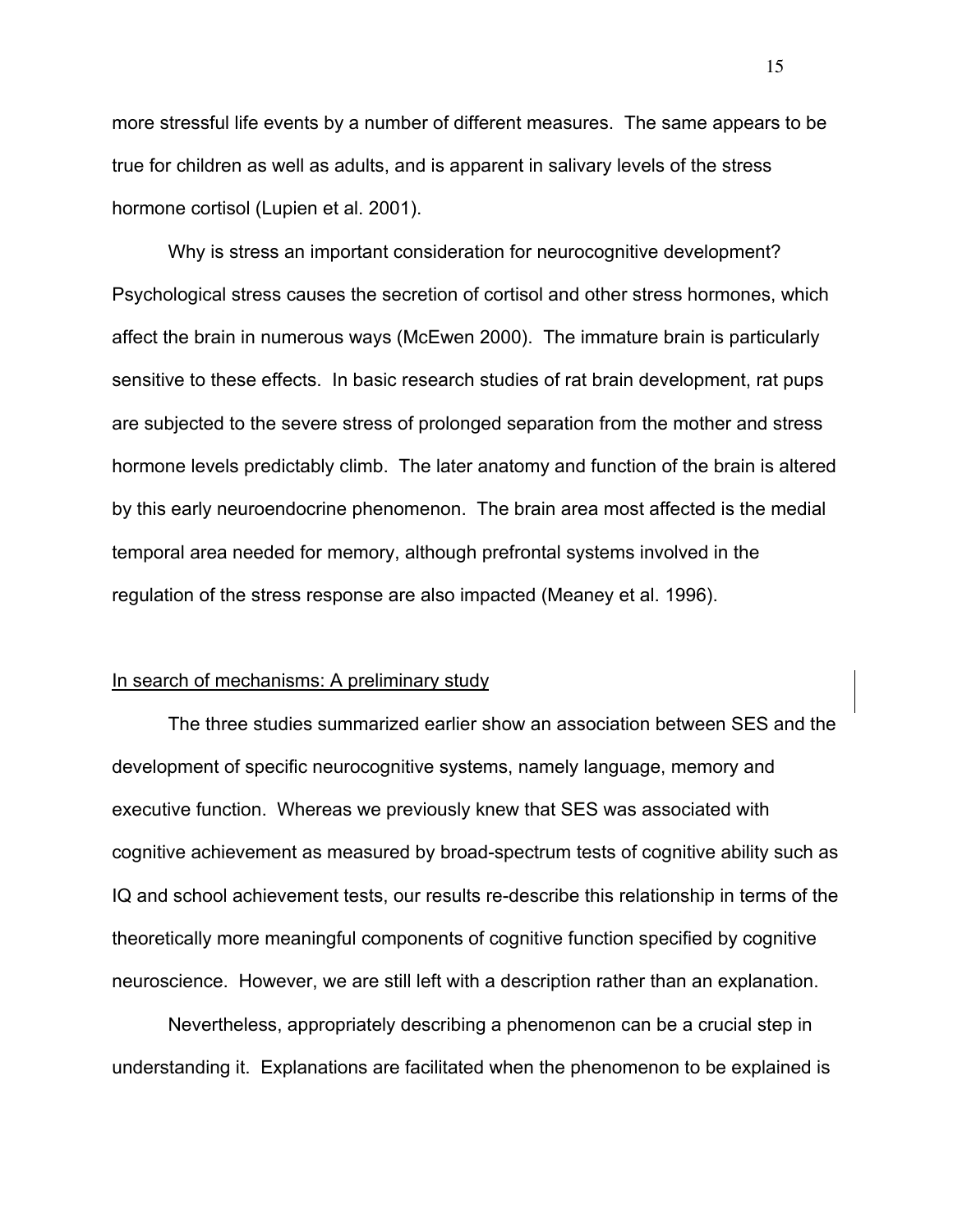described in terms corresponding to the natural kinds involved in potential mechanisms. Knowing that SES effects are manifest in IQ and high school graduation rates tells us little about the possible brain mechanisms of SES effects on cognitive achievement. In contrast, knowing that SES effects are found in specific neurocognitive systems enables us to harness what we know about the development of those systems to frame hypotheses about the origins of the effects. An important corollary of this point is that different mechanisms may be responsible for SES effects on different neurocognitive systems. By resolving the SES disparity into its multiple underlying components, we can disentangle multiple causal pathways and test hypotheses about each separately. This is important because such separation allows more selective, and hence more powerful, tests of mechanism.

The latest phase of our research is an attempt to make use of the description of the SES disparities in neurocognitive development in testing hypotheses about the causal pathways. Drawing on our previous research that identified three neurocognitive systems as having the most robust differences as a function of SES (Perisylvian/Language, Medial temporal/Memory, and Prefrontal/Executive), we are now testing hypotheses concerning the determinants of individual differences in the development of these systems in children of low SES. Specifically, we are investigating the role of childhood cognitive stimulation and social/emotional nurturance (Farah et al. 2005; Childhood experience and neurocognitive development: Dissociation of cognitive and emotional influences).

The participants in this research are 50 low SES middle school students from a cohort of children enrolled at birth in a study of the effects of prenatal cocaine exposure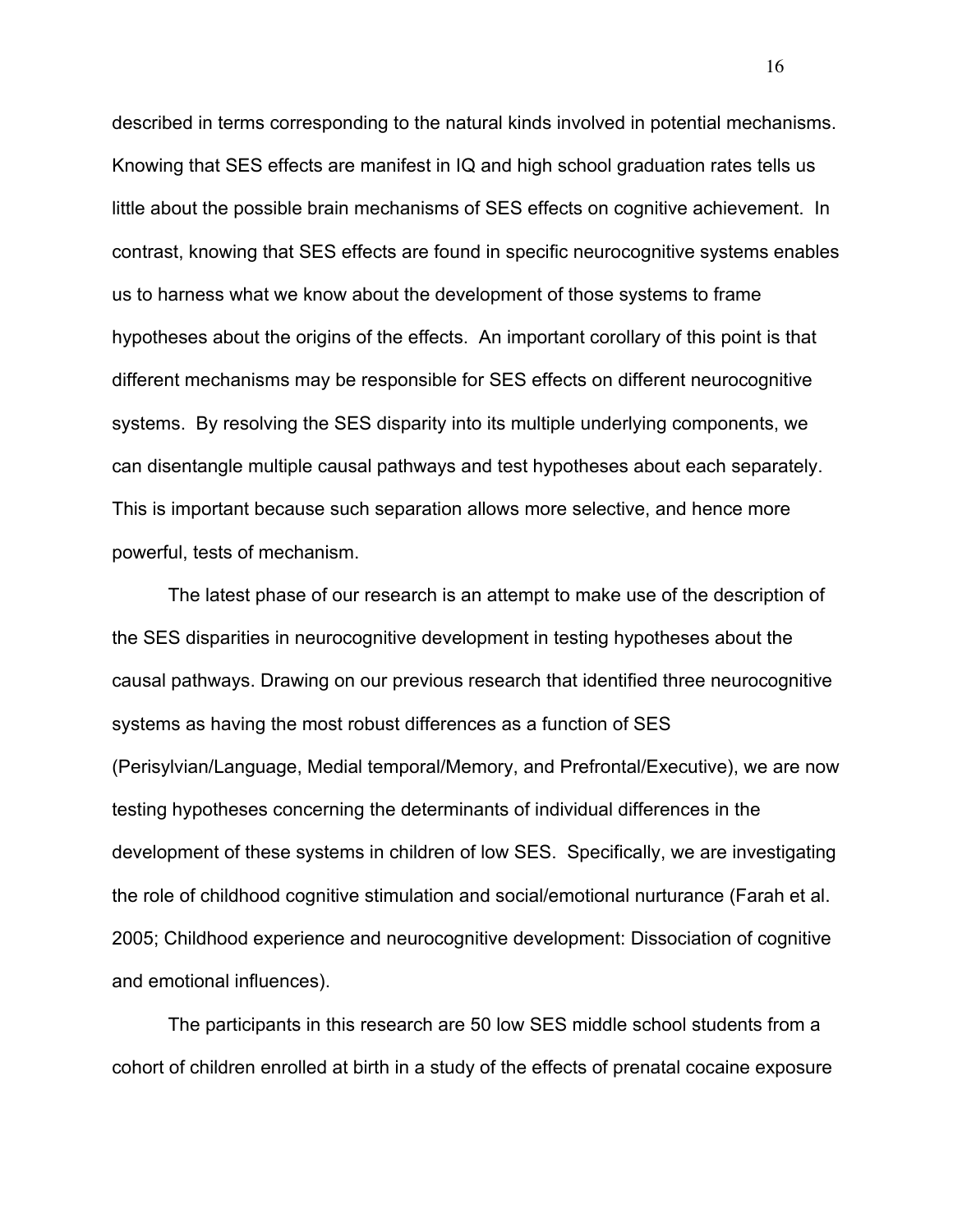(see Hurt et al. 1995). Approximately half of the children have been exposed to cocaine prenatally and half have not. Maternal use cocaine as well as amphetamines, opiates, barbiturates, benzodiazepines, marijuana, alcohol and tobacco are ascertained by interview and medical record review at time of birth and, for all but the last three, maternal and infant urine specimens.

As part of the ongoing study of these children, a research assistant visited the home of each child at ages 4 and 8 and administered the HOME (Home Observation and Measurement of Environment, Caldwell & Bradley, 1984). The HOME includes an interview with the mother about family life and observations of the interactions between mother and child. The HOME has a number of different subscales relevant to different aspects of the child's experience. We combined a number of different subscales indicative of the amount of cognitive stimulation provided to the child to make a composite measure of cognitive stimulation, and a number of different subscales indicative of the amount of social/emotional nurturance provided to the child to make a composite measure of social/emotional nurturance. The subscales used for each composite, along with representative items, were as follows:

**•** The cognitive stimulation composite for 4 year-olds was composed of: Learning stimulation ("child has toys which teach color," "at least 10 books are visible in the apartment"), language stimulation ("child has toys that help teach the names of animals," "mother uses correct grammar and pronunciation,"), academic stimulation ("child is encouraged to learn colors," "child is encouraged to learn to read a few words"), modeling ("some delay of food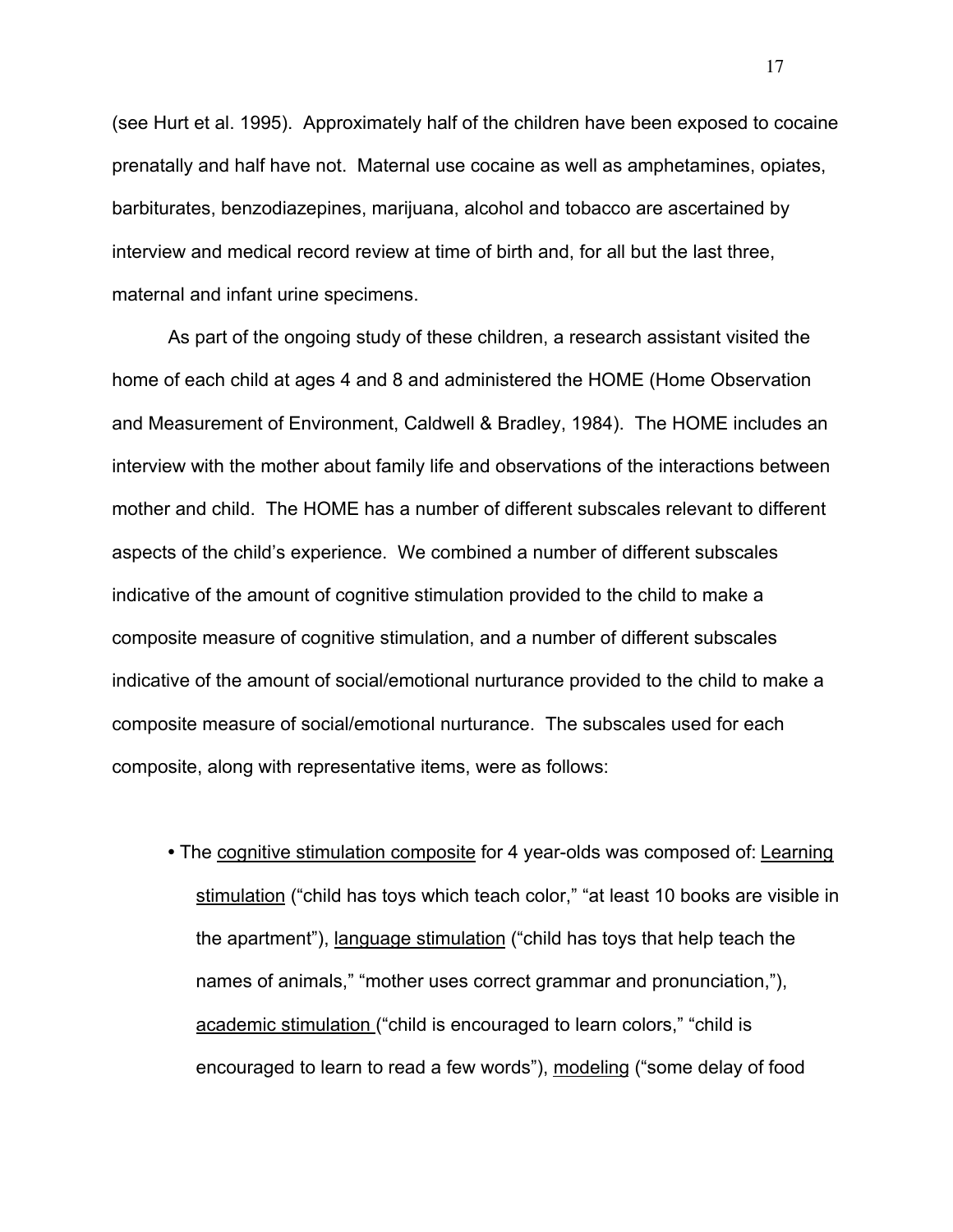gratification is expected," "parent introduces visitor to child"), and variety of experience ("child has real or toy musical instrument," "child's art work is displayed some place in house"). For 8 year-olds, the subscales used for the cognitive stimulation composite were: Growth fostering materials and experiences ("child has free access to at least ten appropriate books," ""house has at least two pictures of other type of art work on the walls"), provision for active stimulation ("family has a television, and it is used judiciously, not left on continuously," "family member has taken child, or arranged for child to go to a scientific, historical or art museum within the past year"), family participation in developmentally stimulating experiences ("Family visits or receives visits from relatives or friends at least once every other week," "family member has taken child, or arranged for child to go, on a trip of more than 50 miles from his home").

**•** The social/emotional nurturance composite for 4 year-olds: was composed of: Warmth and affection ("parent holds child close 10-15 minutes per day," "parent converses with child at least twice during visit") and acceptance ("parent does not scold or derogate child more than once," "parent neither slaps nor spanks child during visit"). For 8 year-olds, the subscales used were: Emotional and verbal responsivity ("Child has been praised at least twice during past week for doing something," "parent responds to child's questions during interview"), encouragement of maturity ("family requires child to carry out certain self care routines," "parents set limits for child and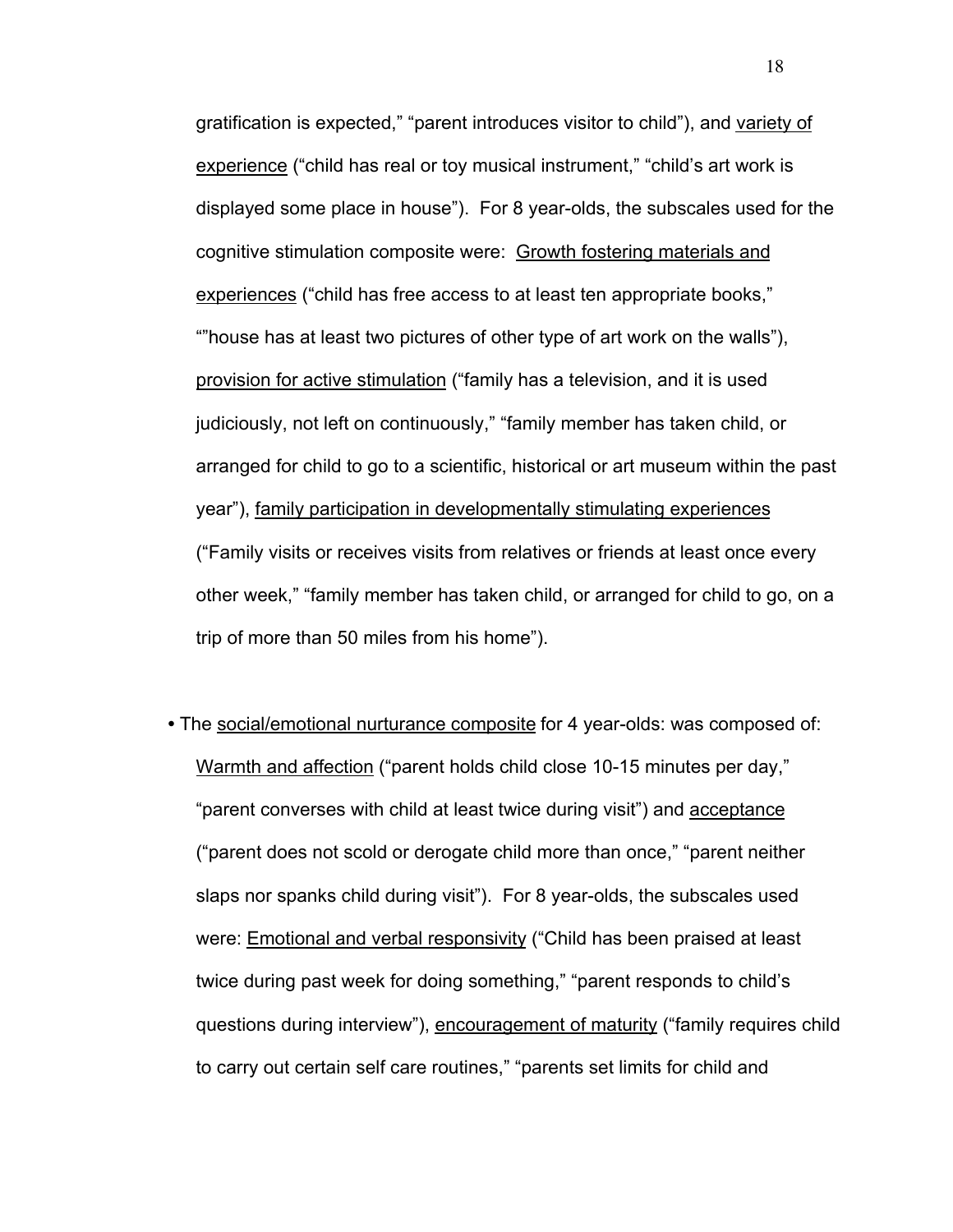generally enforce them"), emotional climate ("parent has not lost temper with child more than once during previous week," "parent uses some term of endearment or some diminutive for child's name when talking about child at least twice during visit") and paternal involvement.

Two other variables with the potential to account for differences in neurocognitive development included in our analyses were maternal intelligence and prenatal substance exposure. The former was measured by the Weschler Adult Intelligence Scale-Revised (WAIS-R). Maternal IQ could influence child neurocognitive outcome by genetic mechanisms or by its effect on the environment and experiences provided by the mother for the child. Prenatal substance exposure was coded for analysis on an integer scale of 0-4, with one point for each of the following substances: tobacco, alcohol, marijuana and cocaine. Use of other substances was an exclusionary criterion.

We used statistical regression to examine the relations between the neurocognitive outcome measures and the predictor variables cognitive stimulation, social/emotional nurturance, maternal IQ and polysubstance use, as well as the child's gender and age at time of neurocognitive testing. Our results indicate that the development of different neurocognitive systems are affected by different variables.

Children's performance on the tests of Left perisylvian/Language was predicted by average cognitive stimulation. This was the sole factor identified as predicting language ability by forward stepwise regression, and one of three factors identified by backwards stepwise regression, along with the child's gender and the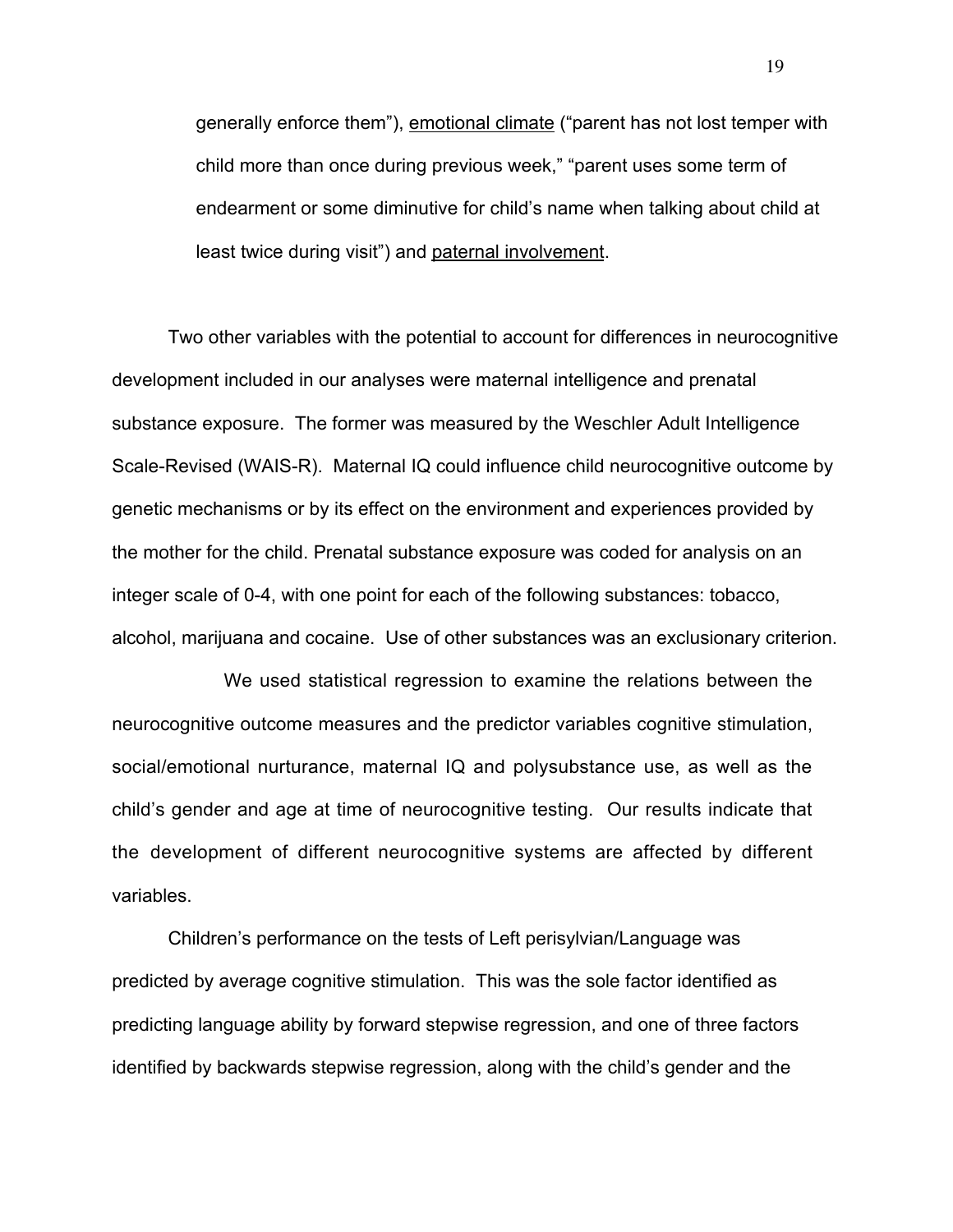mother's IQ. In contrast, performance on tests of Medial temporal/Memory ability was predicted by average social/emotional nurturance. This was the sole factor identified as predicting memory ability by forward stepwise regression and one of three factors identified by backwards stepwise regression, along with the child's age and cognitive stimulation. The relation between memory and early emotional experience is consistent with the animal research cited earlier, showing a deleterious effect of stress hormones on hippocampal development. Our analyses did not reveal any systematic relation of the predictor variables considered here to Lateral prefrontal/Working memory or Anterior cingulate/Cognitive control function. In conclusion, different aspects of early experience affect different systems of the developing brain. Cognitive stimulation influences the development of language, whereas social/emotional nurturance affects the development of memory but not language.

### Conclusions: Brain plasticity and human potential

Change, continuity, and personal identity are core problems in bioethics. They arise when we ask at what stage of human development the organism is a person, whether to respect the current or prior wishes of a demented individual, and whether drugs like Ritalin or Prozac undermine the "authenticity" of healthy people using them for enhancement. What each of these examples has in common is that a biological process – development, disease or drug action – results in a corresponding mental change. We are left pondering how to apply the fundamentally static, categorical concepts of person, competency and identity following these physical shifts.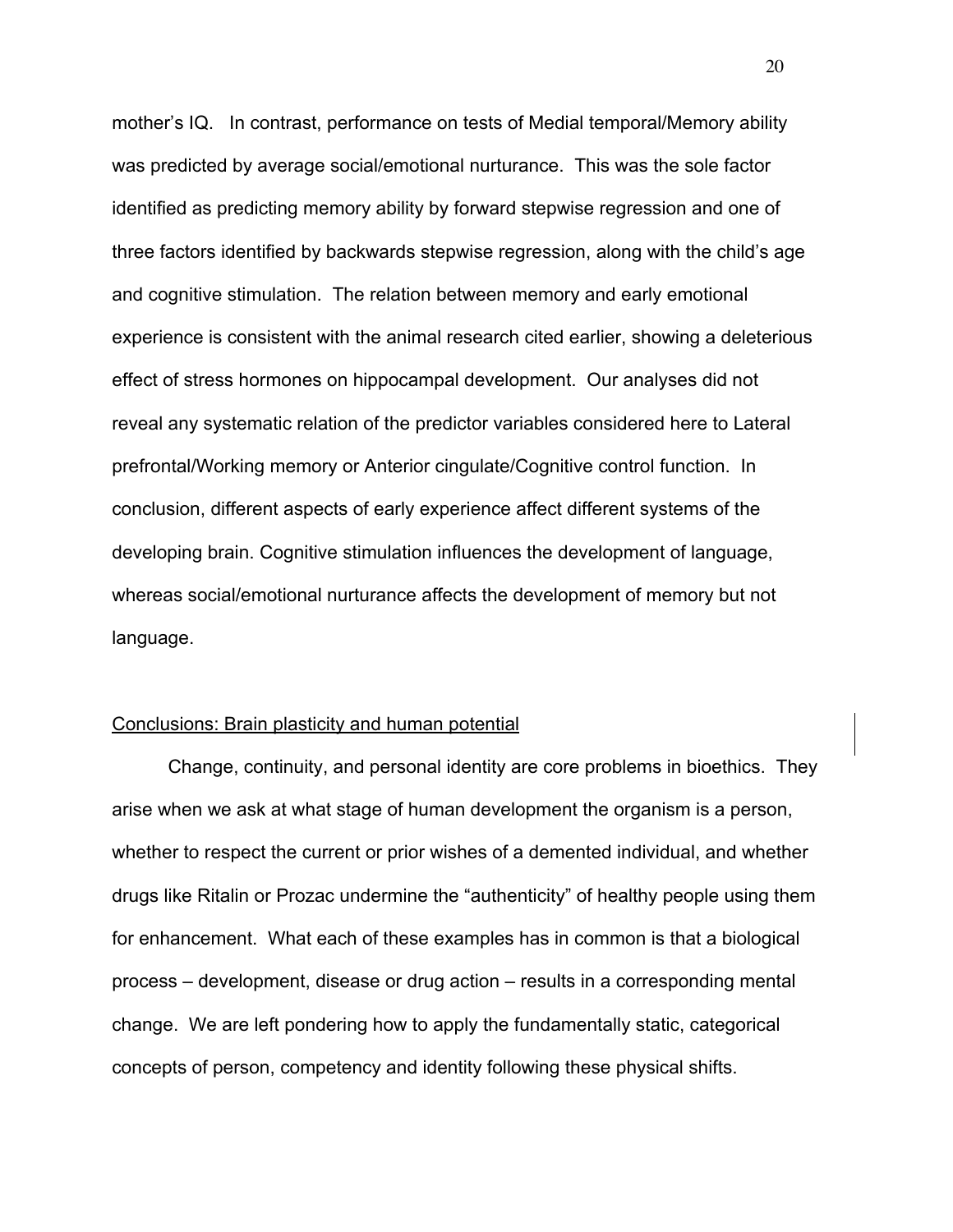The research summarized here concerns another manifestation of this core neuroethical conundrum. It reminds us that who we are is determined not only by genetically programmed development, neurodegenerative disease and psychoactive drugs, as in the familiar neuroethical examples just noted, but also by the socioeconomic circumstances of our childhoods in equivalently physical, mechanistic ways. Neuroethicists have rightly called attention to the ethically problematic ability of drugs to change who we are, for example giving us increased self-esteem or self-control by the effects of certain molecules on certain receptors (Fukuyama, 2002; Kass, 2003). It is metaphysically just as perplexing, and socially at least as distressing, that an impoverished and stressful childhood can diminish us by equally concrete physical mechanisms, such as the impact of early life stress on medial temporal memory ability through neuroendocrine mechanisms.

What are the implications for society of a more mechanistic understanding of the effects of childhood poverty on brain development? To different degrees, and in different ways, we regard children as the responsibility of both parents and society. Parents' responsibility begins before birth and encompasses virtually every aspect of the child's life. Society's responsibility is more circumscribed. In the United States, for example, society's contribution to the cognitive development of children begins at age 5 or 6, depending on whether public kindergarten is offered. The physical health and safety of all infants and children is a social imperative, however, well before school age. Laws requiring lead abatement in homes occupied by children exemplify our societal commitment to protect them from the neurological damage caused by this neurotoxin. Research on the effects of early life stress and limited cognitive stimulation has begun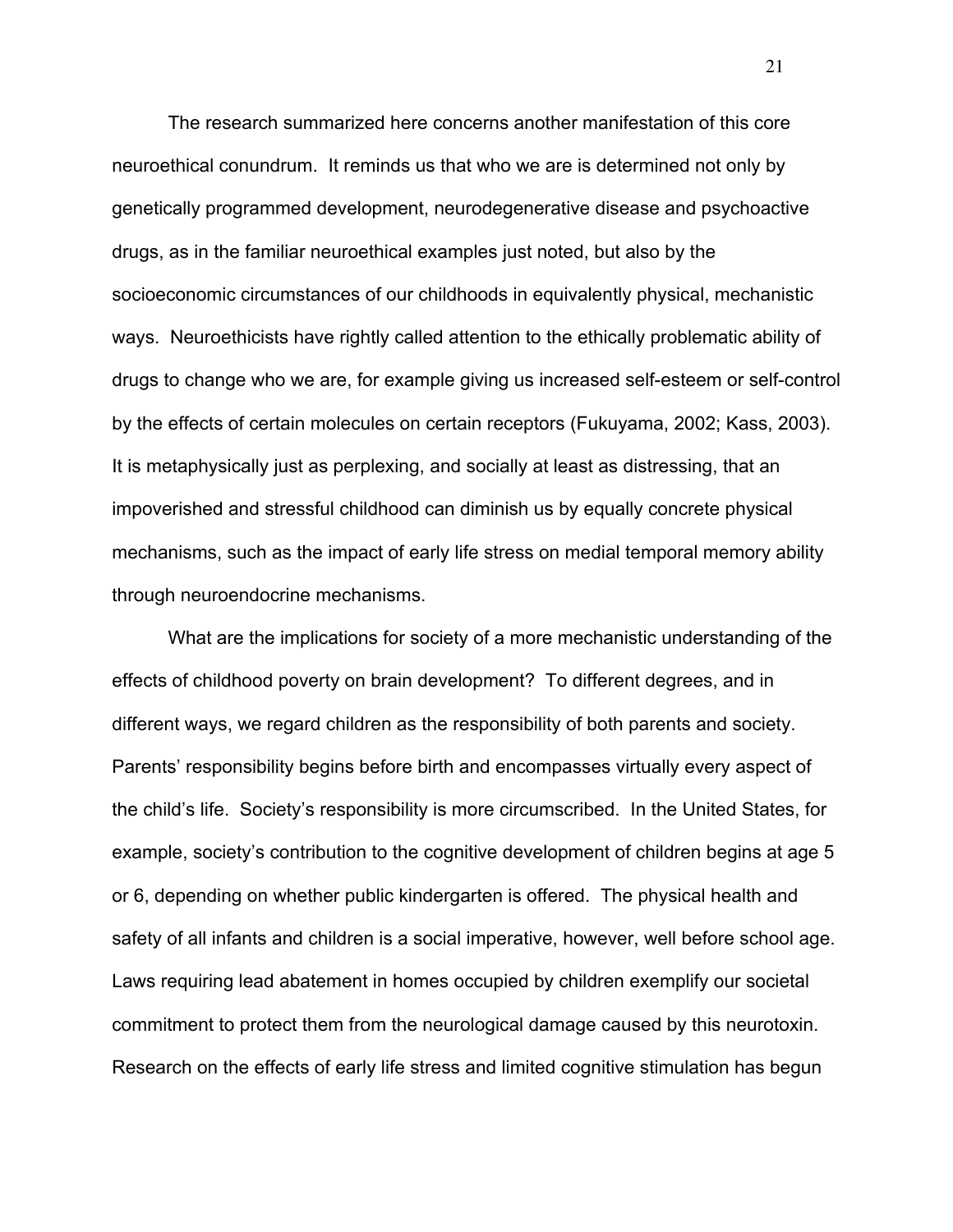to show that these concomitants of poverty have negative effects on neurological development too, by mechanisms no less concrete and real. Thus, neuroscience may recast the disadvantages of childhood poverty as a bioethical issue rather than merely one of economic opportunity.

# References

Adams, B. N. (1998). *The Family: a Sociological Interpretation*. 1998, Harcourt Brace.

Adams, M. J. (1990). *Learning to read: Thinking and learning about print.* Cambridge, MA: MIT press

Adler, N. E., Boyce, T., Chesney, M. A., Cohen, S., Folkman, S., Kahn, R. L., & Syme, S. L. (1994). Socioeconomic status and health: The challenge of the gradient. *American Psychologist,* 49, 15-24.

Bellinger, D., Leviton, A., Waternaux, C., Needleman, H., & & Rabinowitz, C. (1987). Longitudinal analyses of prenatal and postnatal lead exposure and early cognitive development. *New England Journal of Medicine,* 316, 1037-1043.

Bradley, R. H., & Corwyn, R. F. (1999). Parenting. In C. L. B. Tamis-Lemonda (Ed.), *Child Psychology: A Handbook of Contemporary Issues* (pp. 339-362). New York: Psychology Press.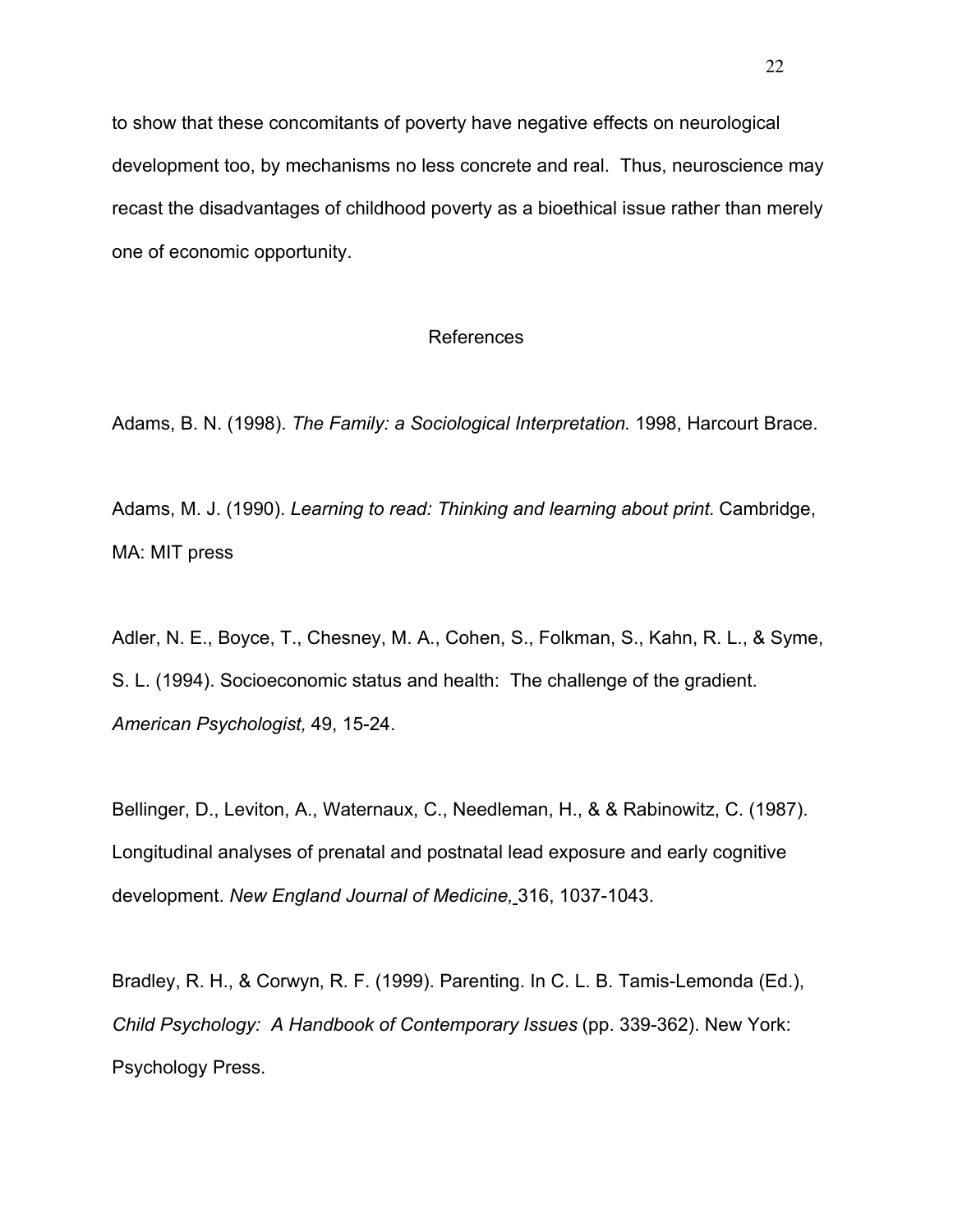Bradley, R. H., Corwyn, R.F., McAdoo, H. P. & Garcia Coll C. (2001a) "The home environments of children in the United States. Part 1: variations by age, ethnicity, and poverty-status. *Child Development*, 72, 1844-67.

Brooks-Gunn, J., & Duncan, G. J. (1997). The effects of poverty on children. *The Future of Children*, 7, 55-71.

Caldwell, B.M., & Bradley, R.H. (1984). *Home Observation for Measurement of the Environment (HOME)*. Little Rock: University of Arkansas.

Capron, C., & Duyme, M. (1989). Assessment of effects of socio-economic status on IQ in a full cross-fostering study. *Nature*, 340, 552-554.

Chasnoff, I. J., Anson, A., Hatcher, R., Stenson, H., Iaukea, K., & Randolph, L. (1998). Prenatal exposure to cocaine and other drugs. Outcome at four to six years. *Annals of the New York Academy of Sciences*, 846, 314-328.

Davis EP. Bruce J. Gunnar MR. (2002). The anterior attention network: associations with temperament and neuroendocrine activity in 6-year-old children. *Developmental Psychobiology*. 40, 43-56.

Duncan J. Burgess P. Emslie H. (2002). Fluid intelligence after frontal lobe lesions. *Neuropsychologia*. 33,261-8.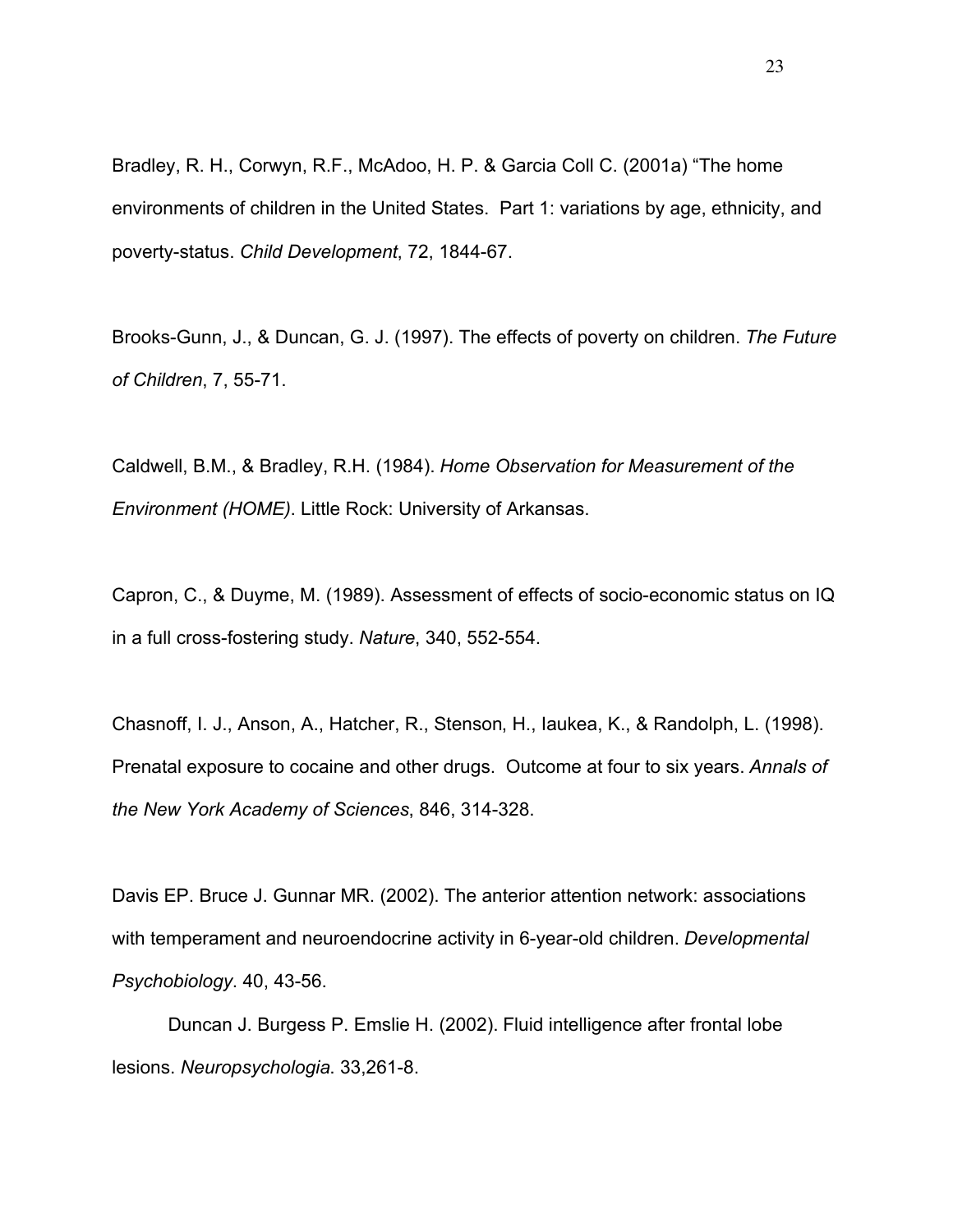Duncan, G. J., Brooks-Gunn, J., & Klebanov, P. K. (1994). Economic Deprivation and early-childhood development. *Child Development*, 65, 296-318.

Duncan, G. J., Yeung, W. J., Brooks-Gunn, J., & Smirth, J. R. (1998). How much does childhood poverty affect the life chances of children? *American Sociological Review*, 63, 4-6-423.

Engle RW. Tuholski SW. Laughlin JE. Conway AR. (1999). Working memory, short-term memory, and general fluid intelligence: a latent-variable approach. *Journal of Experimental Psychology: General.* 128, 309-31.

Farah, M.J., Savage, J., Brodsky, N.L., Shera, D., Malamud, E., Giannetta, J. & Hurt, H. Association of socioeconomic status with neurocognitive development. (2004) *Pediatric Research,* suppl.

Farah, M.J., Savage, J.,., Shera, D., Brodsky, N.L, Malamud, E., Giannetta, J. & Hurt, H. Childhood poverty: Selective correlations with neurocognitive development. Submitted for publication.

Fukuyama, F. (2002). Our Posthuman Future: Consequences of the Biotechnology Revolution. New York: Farrar, Straus and Giroux.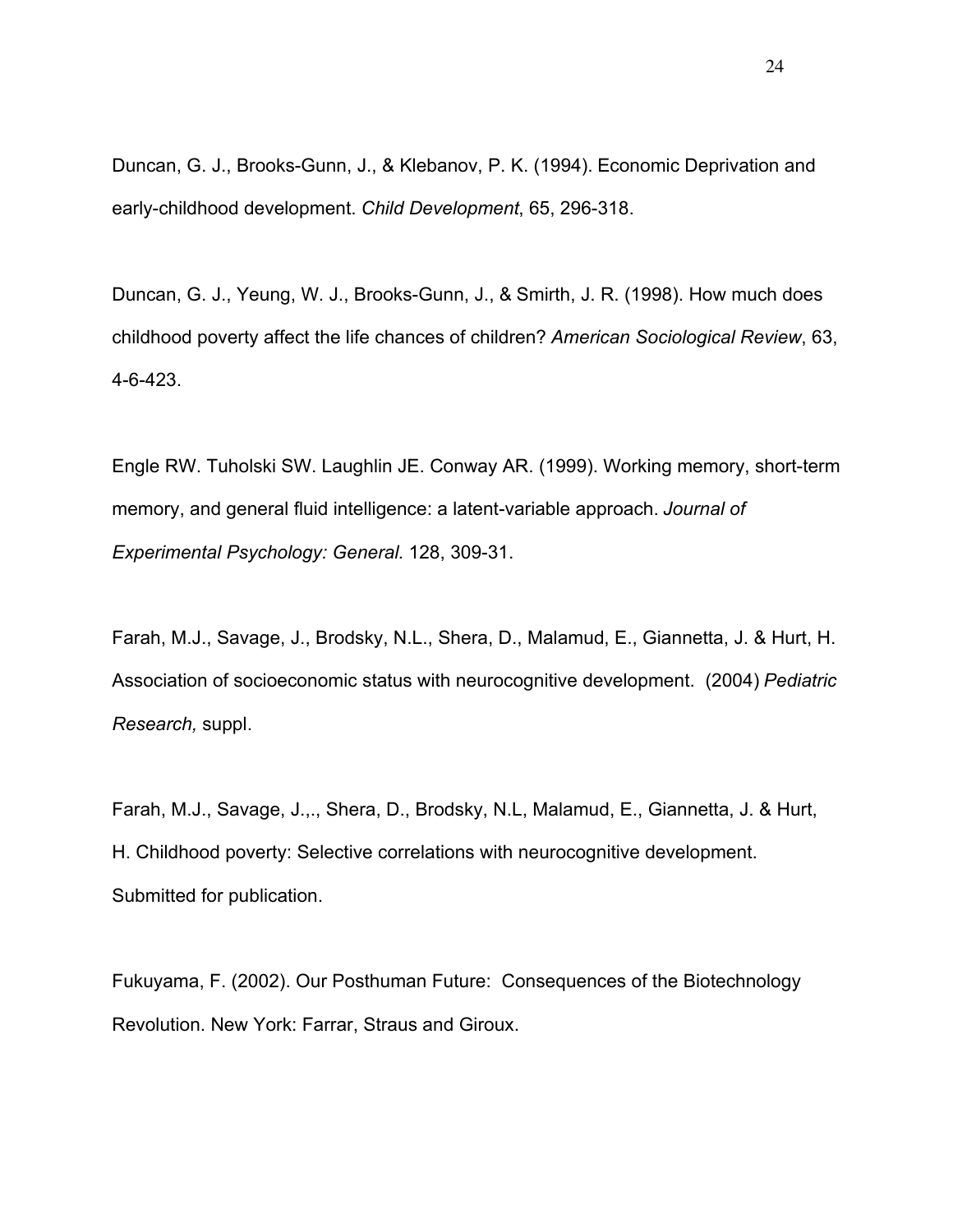Gray JR. Chabris CF. Braver TS. (2003). Neural mechanisms of general fluid intelligence. *Nature Neuroscience*. 6, 316-22.

Hurt, H., Brodsky, N. L., Betancourt, L., Braitman, L., Malmud, E., & Giannetta, J. (1995). Cocaine exposed children: Follow-up at 30 months. *Developmental and Behavioral Pediatrics*, 16, 29-35.

Hurt, H., Malmud, E., Braitman, L., Betancourt, L. M., Brodsky, N. L., & Giannetta, J. M. (1998). Inner-city achievers: who are they? *Archives of Pediatric and Adolescent Medicine*, 152, 993-997.

Kass, L. (2003). *Beyond Therapy -- Biotechnology and the Pursuit of Happiness*. New York: Harper Collins.

Lewis, O. (1965). *La Vida*. NY: Random House.

Lupien, S. J., S. King, et al. (2001). Can poverty get under your skin? Basal cortisol levels and cognitive function in children from low and high socioeconomic status. *Development and Psychopathology* 13, 653-676.

Marx, K. (1976 (first published in 1867)). *Capital* (Vol. I). NY: Penguin.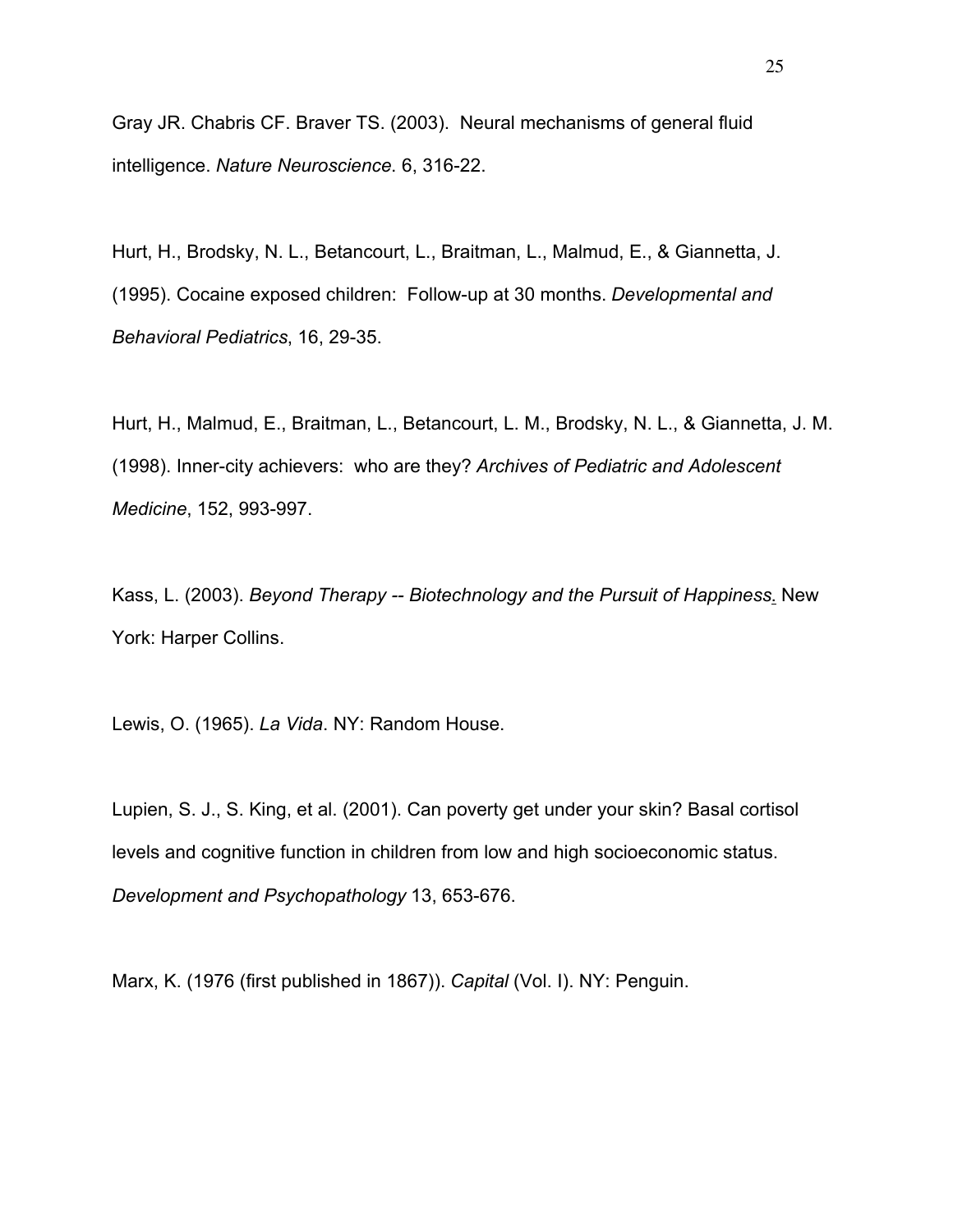Mayes, L.C. (2002). A behavioral teratogenic model of the impact of prenatal cocaine exposure on arousal regulatory systems. *Neurotoxicology and Teratology*, 24, 385-395.

McCloyd, V. C. (1998). Socioeconomic Disadvantage and Child Development. *American Psychologist*, 53, 185-204.

McEwen, B. S. (2000). The neurobiology of stress: from serendipity to clinical relevance. *Brain Research*, 886, 172-189.

Meaney, M. J., Diorio, J., Francis, D., & al, e. (1996). Early environmental regulation of forebrain glucocoricoid receptor gene expression: implications for adrenocortical responses to stress. *Developmental Neuroscience*, 18, 49-72.

Noble, K. G., Norman, M. F., & Farah, M. J. (2005). Neurocognitive correlates of socioeconomic status in kindergarten children. *Developmental Science*, 8, 74-87.

Ricciuti, H. N. Nutrition and mental development. *Current Directions in Psychological Science*, 2, 43-46, 1993

Schiff, M., & Lewontin, R. (1986). *Education and class: The irrelevance of IQ genetic studies*. Oxford: Clarendon Press.

Sigman, M. (1995). Nutrition and child development. *Current Directions in Psychological*